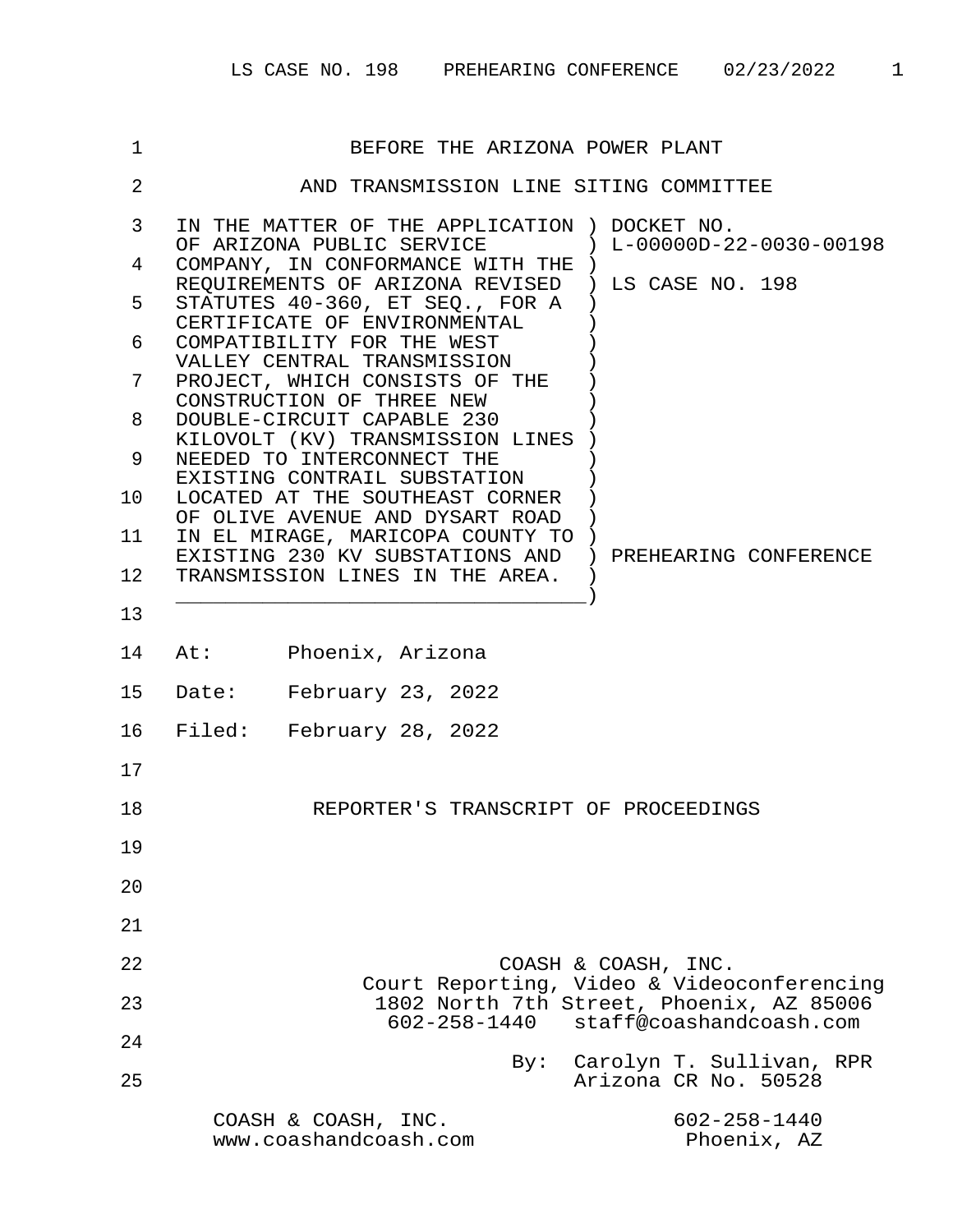| $1\,$               | INDEX TO EXHIBITS |                                        |                    |
|---------------------|-------------------|----------------------------------------|--------------------|
| $\overline{a}$      |                   | NO. DESCRIPTION                        | IDENTIFIED         |
| $\mathfrak{Z}$      | $\mathbf{1}$      | Summary of Public Outreach<br>Efforts  | 14                 |
| $\overline{4}$<br>5 | $\overline{a}$    | Hearing Notification Sign<br>Locations | $15$               |
| $\epsilon$          | $\mathbf{3}$      | Route Tour Itinerary                   | $- -$              |
| $7\phantom{.}$      |                   |                                        |                    |
| $\,8\,$             |                   |                                        |                    |
| $\mathsf 9$         |                   |                                        |                    |
| 10                  |                   |                                        |                    |
| 11                  |                   |                                        |                    |
| 12                  |                   |                                        |                    |
| 13                  |                   |                                        |                    |
| 14                  |                   |                                        |                    |
| 15                  |                   |                                        |                    |
| 16                  |                   |                                        |                    |
| 17                  |                   |                                        |                    |
| 18                  |                   |                                        |                    |
| 19                  |                   |                                        |                    |
| 20                  |                   |                                        |                    |
| 21                  |                   |                                        |                    |
| 22                  |                   |                                        |                    |
| 23                  |                   |                                        |                    |
| 24                  |                   |                                        |                    |
| 25                  |                   |                                        |                    |
|                     |                   | COASH & COASH, INC.                    | $602 - 258 - 1440$ |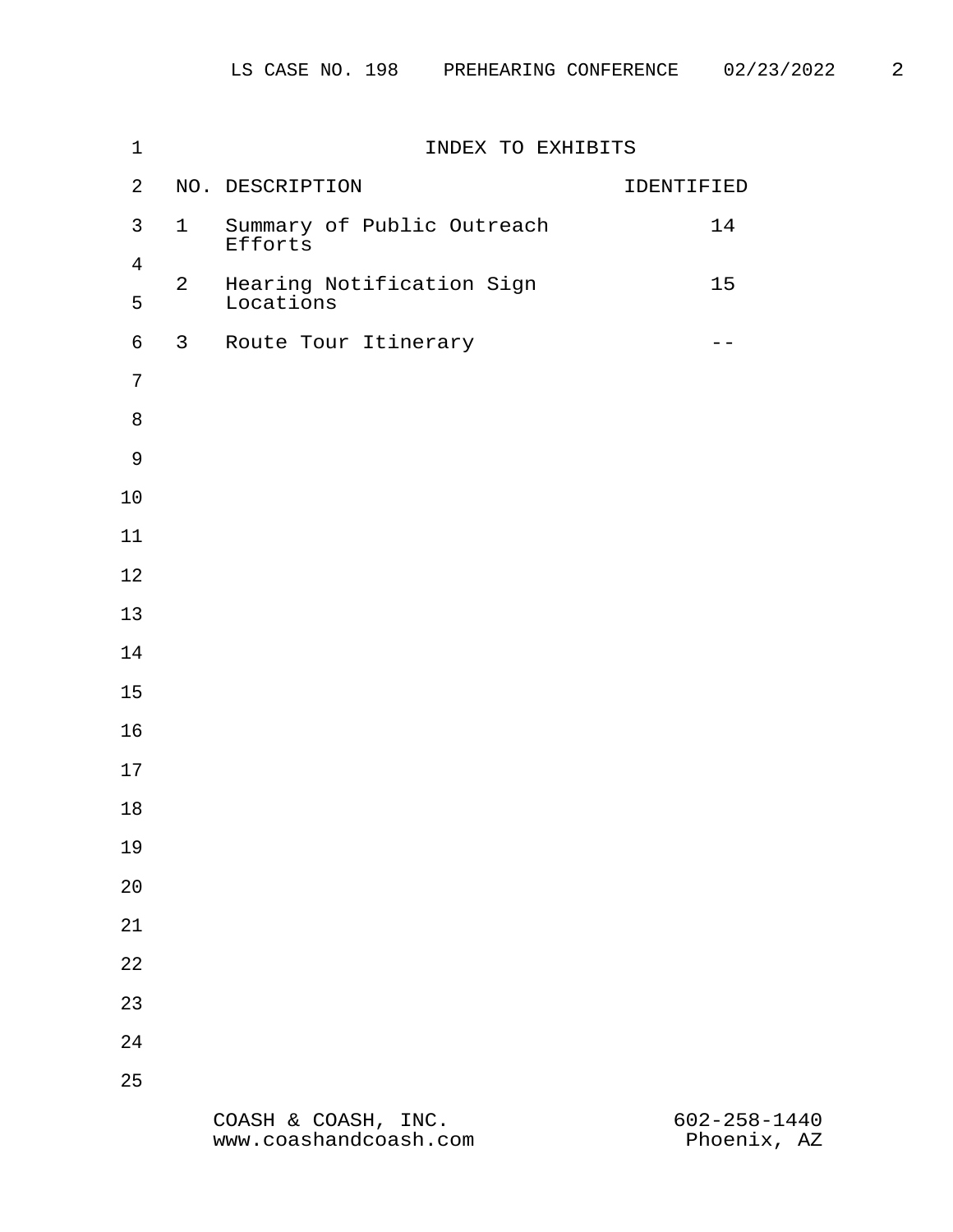| $\mathbf{1}$    | BE IT REMEMBERED that the above-entitled and                                      |
|-----------------|-----------------------------------------------------------------------------------|
| 2               | numbered matter came on regularly to be heard before the                          |
| 3               | Arizona Power Plant and Transmission Line Siting                                  |
| 4               | Committee, commencing at 2:06 p.m. on the 23rd day of                             |
| 5               | February, 2022, with all participants appearing via                               |
| 6               | videoconference.                                                                  |
| 7               |                                                                                   |
| 8               | BEFORE: PAUL A. KATZ: Chairman                                                    |
| 9               |                                                                                   |
| 10              | APPEARANCES:                                                                      |
| 11 <sub>1</sub> | For the Applicant:                                                                |
| 12              | SNELL & WILMER, L.L.P.                                                            |
| 13              | Mr. J. Matthew Derstine<br>400 East Van Buren Street                              |
| 14              | Suite 1900<br>Phoenix, Arizona 85004                                              |
| 15              | and                                                                               |
| 16              | PINNACLE WEST CAPITAL CORPORATION                                                 |
| 17              | Ms. Linda Benally<br>Senior Attorney, Regulatory                                  |
| 18              | 400 North Fifth Street<br>Phoenix, Arizona 85004                                  |
| 19              |                                                                                   |
| 20              | POTENTIAL INTERVENORS:                                                            |
| 21              | For City of Peoria:                                                               |
| 22              | OFFICE OF THE PEORIA CITY ATTORNEY<br>Mr. Michael Dynes                           |
| 23              | General Counsel<br>Mr. Saman Golestan                                             |
| 24              | Assistant City Attorney<br>8401 West Monroe Street                                |
| 25              | Room 280<br>Peoria, Arizona 85345                                                 |
|                 | COASH & COASH, INC.<br>$602 - 258 - 1440$<br>www.coashandcoash.com<br>Phoenix, AZ |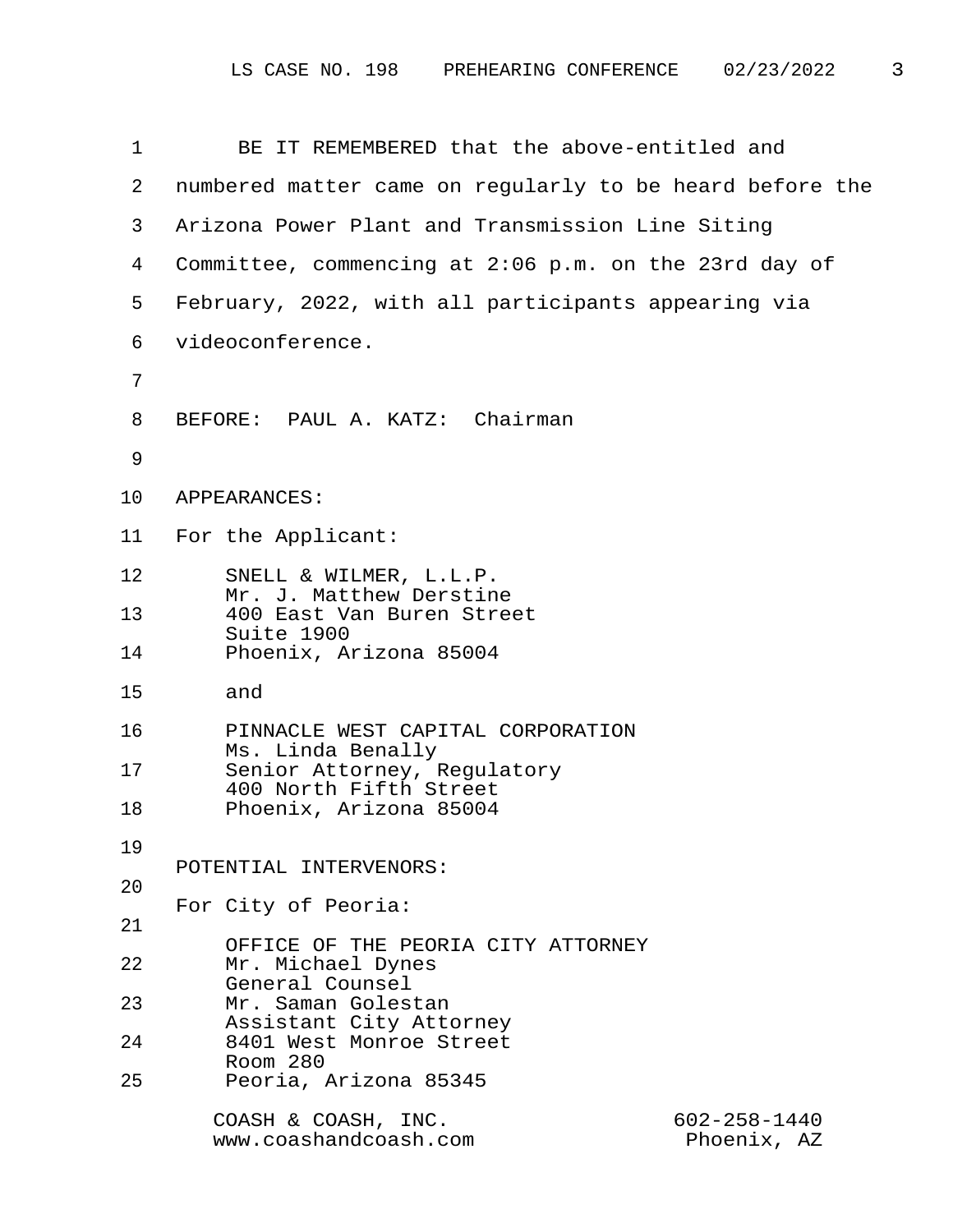1 ALSO PRESENT: 2 Ms. Erin Ford Faulhaber, Policy Advisor to Commissioner Anna Tovar 3 Mr. Jason Spitzkoff, Manager, Engineering T&D, APS 4 Mr. Kevin Duncan, Senior Line Siting Consultant, APS Mr. David F. Wiley, Supervisor, Engineering T&D, APS 5 Ms. Anna Chaulk, Federal/State Senior Regulatory Analyst, APS 6 Ms. Aileen De Los Angeles, Paralegal, APS Mr. Randy Simpson, Environmental Consultant, 7 Burns & McDonnell 8 Ms. Denette Dunn, Peoria City Council Mr. Jeff Tyne, Peoria City Manager 9 Ms. Adina Lund, Peoria City Engineer Ms. Irene Charlez, Peoria City Council Assistant 10 Ms. Christine Penick, Paralegal, Saman Golestan 11 Mr. Greg Cravens, Peoria Resident Mr. Ari Felder, Peoria Resident 12 Ms. Katherine Gatrost, Peoria Resident Ms. Eva Osuna, Peoria Resident 13 Mr. Michael Rogers, Peoria Resident 14 Mr. Tod Brewer, Assistant to Chairman Katz 15 16 17 18 19 20 21 22 23 24 25

> COASH & COASH, INC. 602-258-1440 www.coashandcoash.com Phoenix, AZ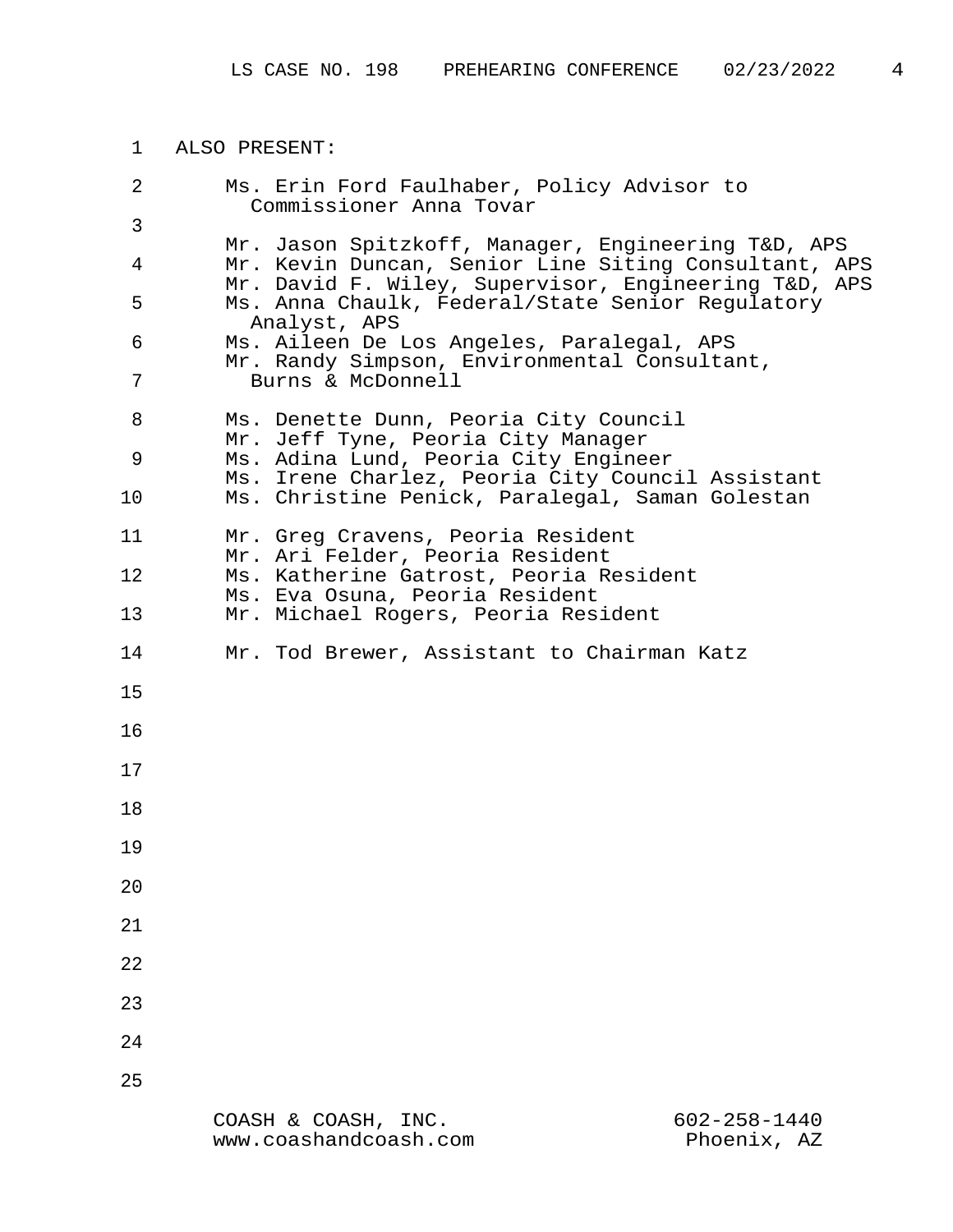1 CHMN. KATZ: This is the time set for a 2 prehearing conference in the West Valley Central Project, 3 which is CEC No. 198. And I first will ask any attorneys 4 who are present to identify themselves. 5 I already see Mr. Derstine and Linda Benally, 6 who are representing the applicant in these proceedings. 7 And generally, I will invite the lawyers to 8 address the issues that I need to cover here today. And 9 if they wish to have any witness of theirs or 10 representative of theirs address me, they can introduce 11 those individuals.

12 But the purpose is to just make sure that we are 13 ready to move forward for the hearing. It's not an 14 opportunity for those of you who have not participated in 15 this process before to argue the merits of this 16 application. It is basically just to make sure that we 17 have everything well organized.

18 I also understand from Tod Brewer, who is our 19 paralegal, who helps organize these meetings, that 20 someone might be contacting us from the Maricopa County 21 Attorney's Office. It's my understanding that they 22 didn't receive proper notice to the right address, and 23 somehow we got contacted by the Corporation Commission to 24 advise us of the same. If someone from the Maricopa 25 County Attorney's Office should appear, I will at least COASH & COASH, INC. 602-258-1440 www.coashandcoash.com Phoenix, AZ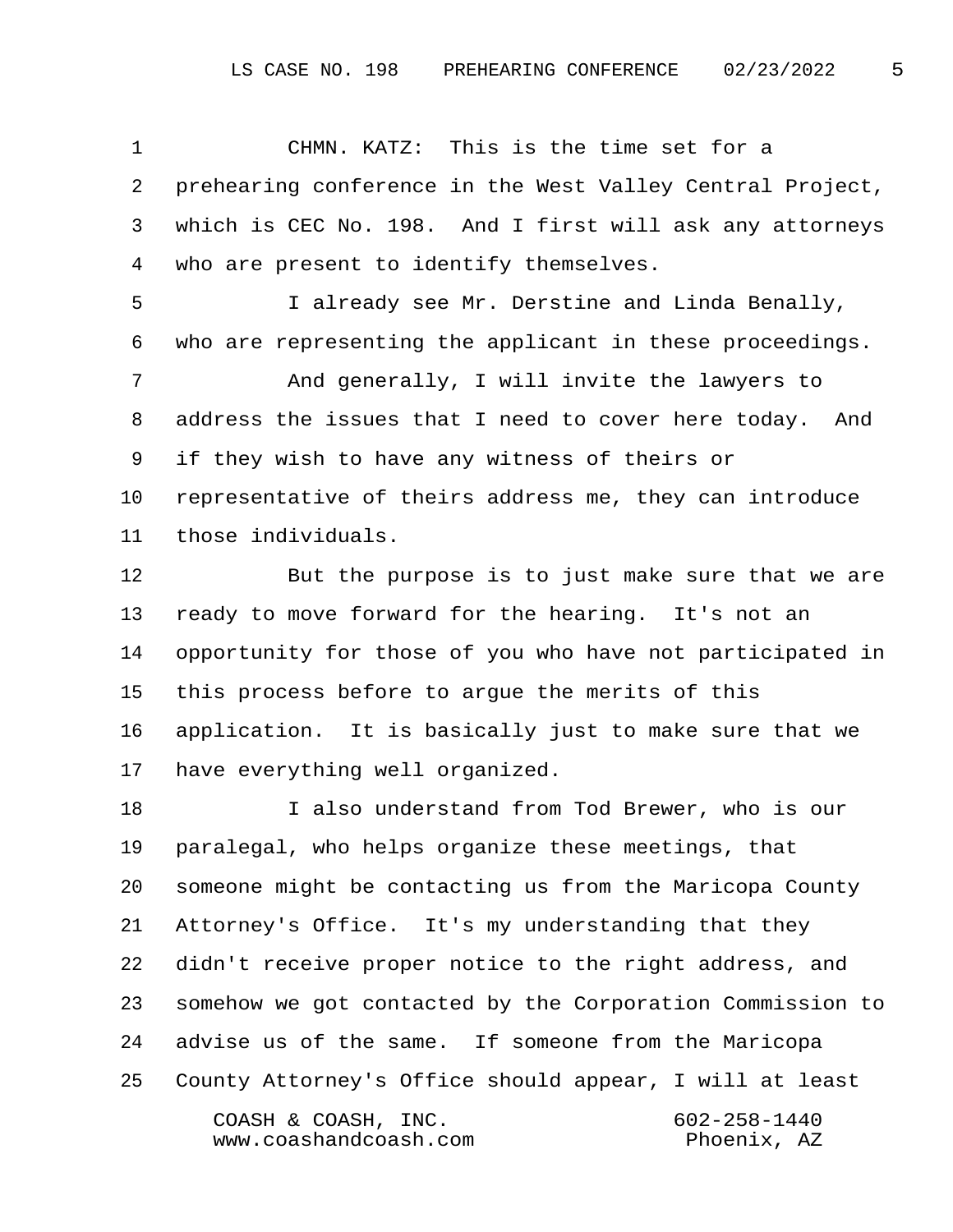1 allow them to address us because there's no way they 2 could have timely intervened, if that was their intent, 3 without receiving notice.

 4 Mr. Derstine, is there anything you want to 5 enlighten us on in that regard? I don't know if you do.

 6 MR. DERSTINE: I don't. I wasn't aware of 7 Maricopa County's concern or the fact that they didn't 8 receive notice. I think Maricopa County is certainly on 9 our list of affected jurisdictions, and we would have 10 sent the Notice of Hearing to them. If it went to the 11 wrong address, I wouldn't know that.

12 CHMN. KATZ: Tod Brewer, if you could, enlighten 13 us in terms of who contacted you and what the message 14 from them was.

15 MR. BREWER: Just for clarification, I believe 16 it was for the City of Peoria who they were speaking 17 about, not the Maricopa County Attorney's Office.

18 CHMN. KATZ: Okay. That's fine. And we do have 19 representatives from the City of Peoria present. And 20 I'll ask momentarily whether they just wanted to observe 21 or whether they had intended, had they received 22 appropriate notice, to intervene. We'll discuss that. 23 I'm going to follow a checklist so that I cover

24 everything that needs to be covered.

25 I'll just ask, Mr. Derstine, I'm assuming that COASH & COASH, INC. 602-258-1440 www.coashandcoash.com Phoenix, AZ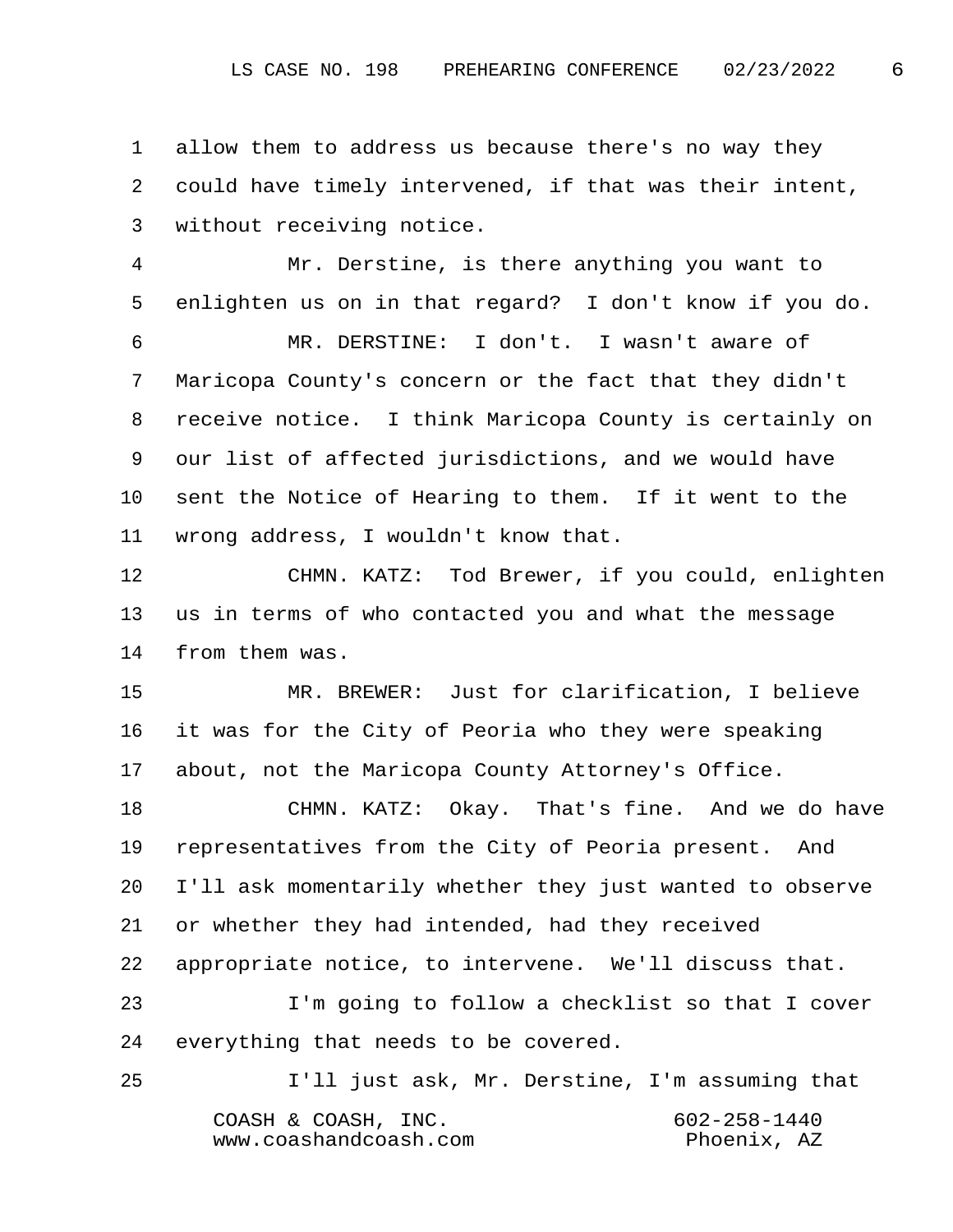1 we have proper lodging arrangements made for any 2 out-of-town guests that might be joining us on the 3 Committee, staff or otherwise. 4 MR. DERSTINE: We do. 5 CHMN. KATZ: And I notice that our hearing is 6 going to be in the Glendale Civil Center or City Council 7 Building. 8 MR. DERSTINE: I'll have Mr. Duncan give you the 9 information, the name and the address of the hotel where 10 we've made arrangements, and I know we're aware that 11 certain Committee Members have made room reservations. I 12 don't know how many, but -- Mr. Duncan. 13 MR. DUNCAN: If I could get back to you in a 14 couple minutes. I need to bring that information up. I 15 apologize. 16 MR. SIMPSON: Kevin, I do have the information 17 if you'd like me to recite it. 18 MR. DUNCAN: Please do, Randy. 19 MR. SIMPSON: We've made reservations at the 20 Holiday Inn Express & Suites, which is located in the 21 Westgate Town Center in Glendale. The address is 9310 22 West Cabela Drive, Glendale, Arizona 85305. So this is 23 approximately in the vicinity of the stadiums as well as 24 the Cabela's and other commercial centers in the area 25 just off the 101 and roughly 99th Avenue. So it's COASH & COASH, INC. 602-258-1440 www.coashandcoash.com Phoenix, AZ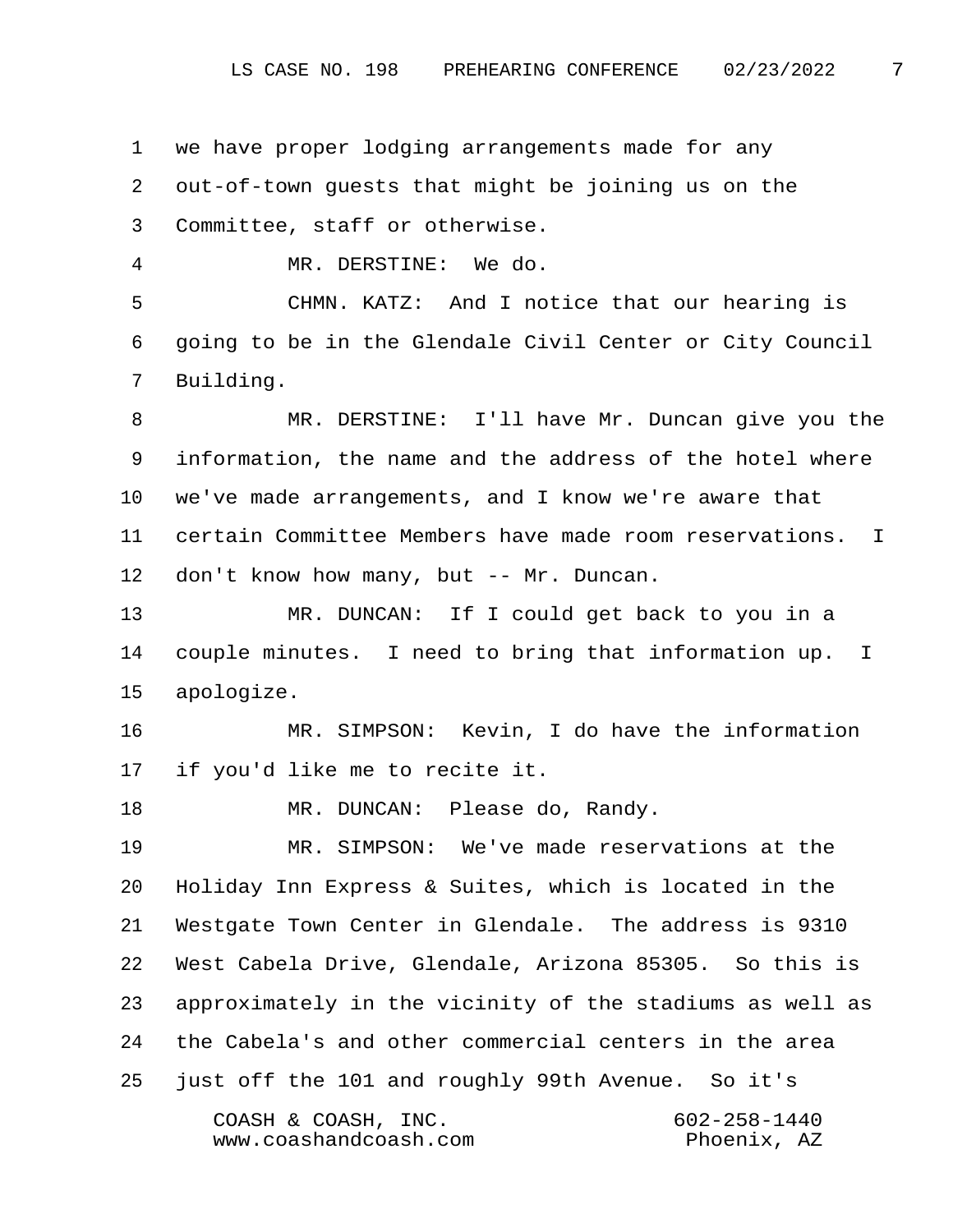1 somewhere fixed between the Committee hearings and the 2 project site, and that's where we chose.

 3 CHMN. KATZ: And, again, the public notice 4 outlines that location, I believe, as does the -- well, 5 we've also noticed where the hearing will be taking 6 place.

 7 And I'm assuming, Mr. Derstine, that we'll begin 8 at 1:00 on the 28th. I sometimes would like to get 9 started a little earlier, but we have guests coming in 10 from out of town from Safford, possibly from Tucson and 11 Flagstaff, so I just want to make sure that everybody has 12 a chance to travel.

13 And we'll run from about 1:00 until 4:30 or 5. 14 We generally take a break about every 90 minutes so that 15 we all can preserve our sanity and save our court 16 reporter's hands to the extent possible.

17 We will then have public comment available. And 18 I assume, Mr. Derstine, for those who are wanting to 19 comment, if anybody, in person, we will have proper 20 sign-in sheets so they can identify who they are if they 21 wish to speak; is that correct?

22 MR. DERSTINE: That's correct, Mr. Chairman. 23 CHMN. KATZ: And do we have any requests to 24 formally intervene? I know that there weren't any filed 25 in writing, but I don't know what the City of Peoria's COASH & COASH, INC. 602-258-1440 www.coashandcoash.com Phoenix, AZ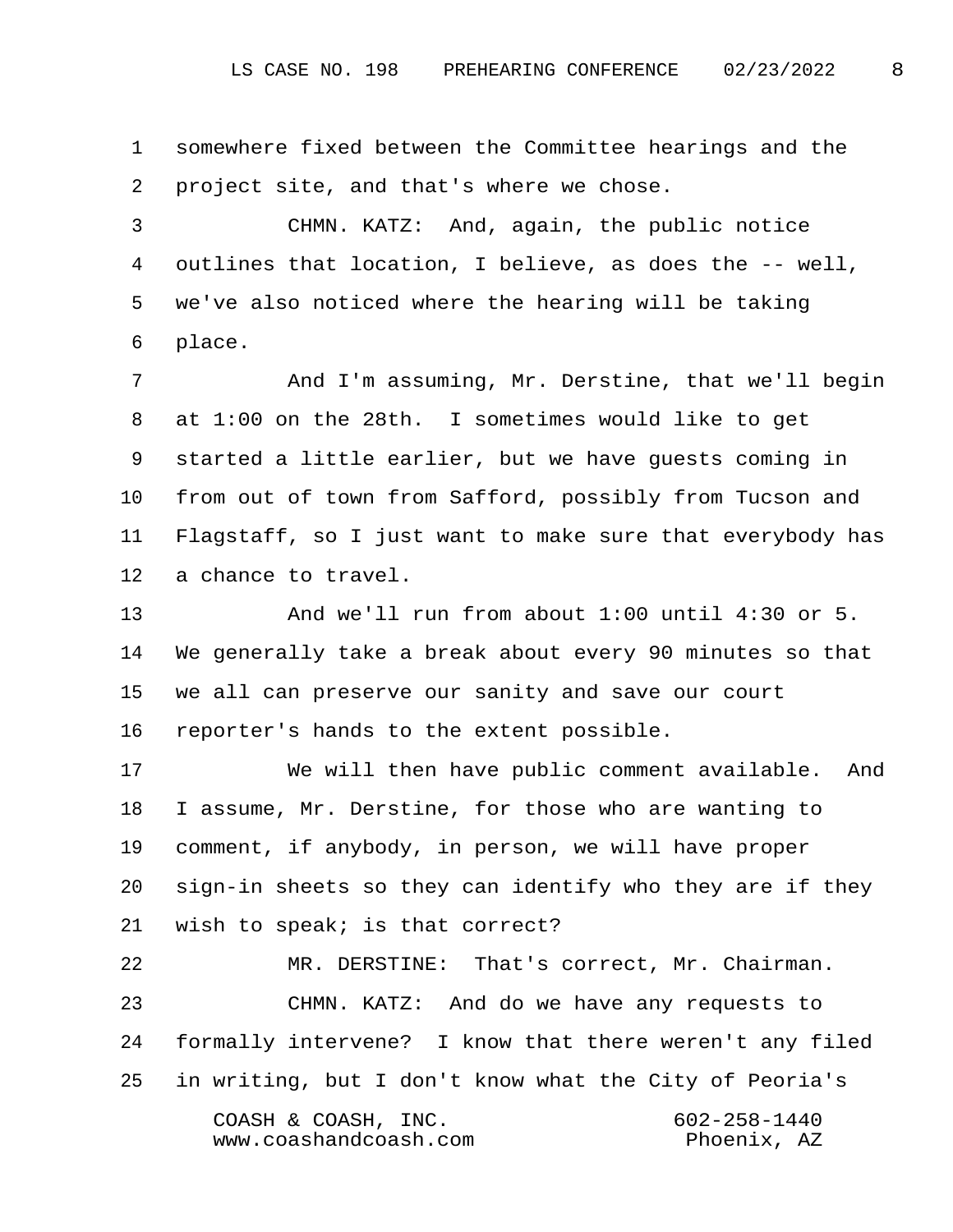1 intent was and whether they oppose, support, or are 2 neutral with respect to this line siting project. 3 MR. GOLESTAN: Good afternoon, Mr. Chairman. 4 Saman Golestan, Assistant City Attorney for the City of 5 Peoria. If I may. 6 CHMN. KATZ: Sure. 7 MR. GOLESTAN: Yes, it is our intent to 8 intervene and register official opposition. 9 We have been working with APS, and we appreciate 10 those ongoing conversations. It was our hope that we 11 would have had a conclusion that could be presented to 12 this Commission. But since that hasn't formally 13 crystalized, we want to make sure that the rights of the 14 Peoria citizens are preserved and our position is known 15 such that we can find a solution that does become part of 16 this official record and becomes enforceable. 17 CHMN. KATZ: The question I have is did the City 18 receive proper and timely notice of these proceedings? 19 Because the Procedural Order and the rules generally 20 require intervention well in advance of the prehearing 21 conference. 22 MR. GOLESTAN: Well, Mr. Chairman, I don't 23 believe the notice was proper. I just received, 24 frankly -- our office, the attorney's office, has 25 received this as of a few days ago, and it was COASH & COASH, INC. 602-258-1440 www.coashandcoash.com Phoenix, AZ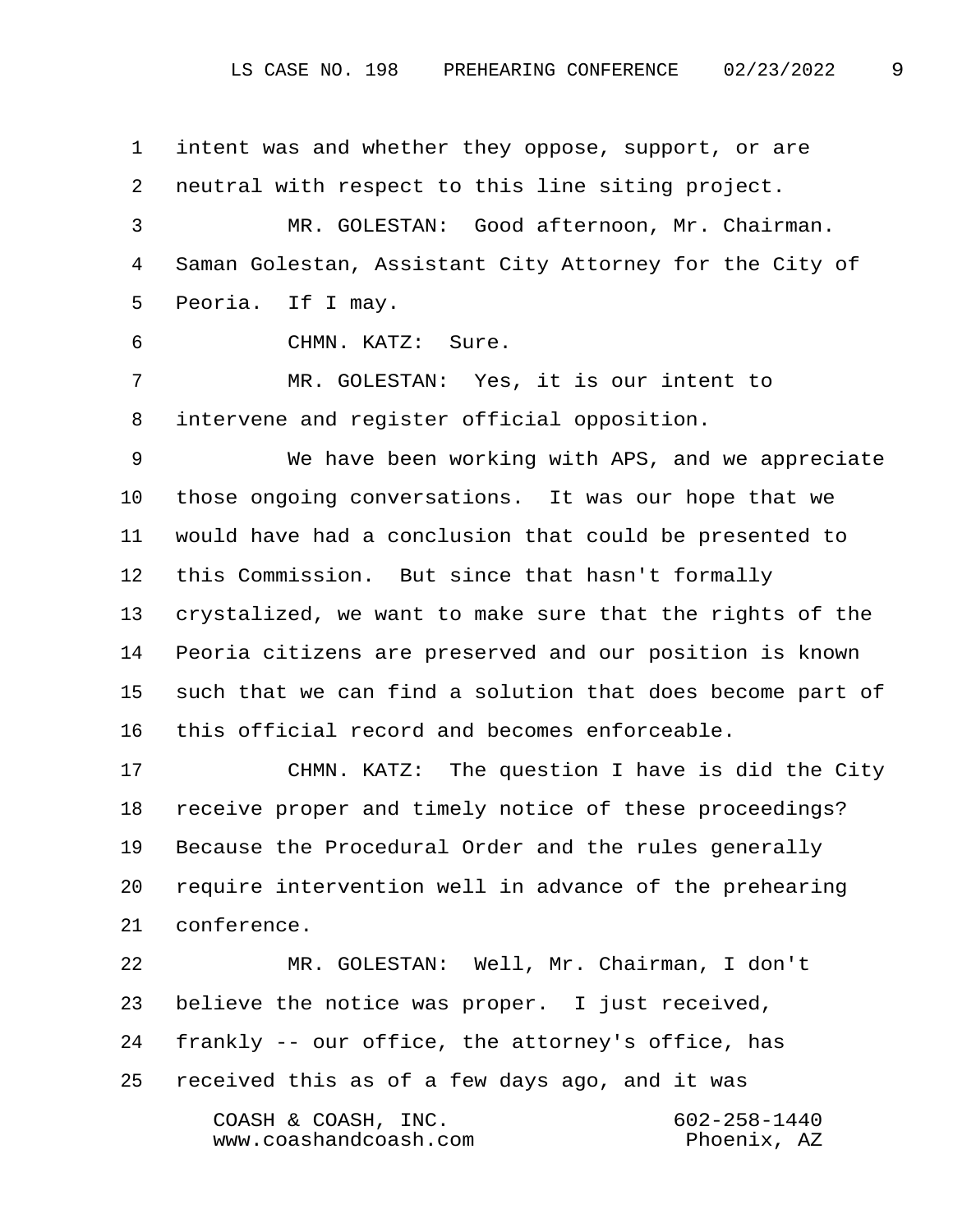1 inadvertent because a transcript from a prior proceeding 2 made its way to our office, and we had not received 3 anything prior to that.

 4 And I note that the service list on the 5 certificate of mailing does not list the City Clerk's 6 Office, which is the officer who is authorized to accept 7 service on behalf of the City of Peoria by law, nor does 8 it list anybody from the attorney's office. It lists the 9 City Manager, but that's -- in our view, that's not 10 sufficient service. And, frankly, it's common in other 11 jurisdictions in other matters.

12 CHMN. KATZ: Let me just ask you this: If you 13 do intervene, are you going to participate in 14 cross-examination? And if you are allowed to intervene, 15 are you going to be calling any witnesses?

16 MR. GOLESTAN: I would like to reserve that 17 right. I don't know at this moment whether or not I 18 would exercise that right, but it is possible. If so, I 19 don't anticipate much cross-examination, and I do not 20 anticipate many witnesses. The primary purpose of this 21 intervention is to make sure that the alternatives that 22 have been in discussion with APS are presented for the 23 record and that agreement, whatever that agreement or 24 that alternative is, becomes enforceable part of the 25 record.

> COASH & COASH, INC. 602-258-1440 www.coashandcoash.com Phoenix, AZ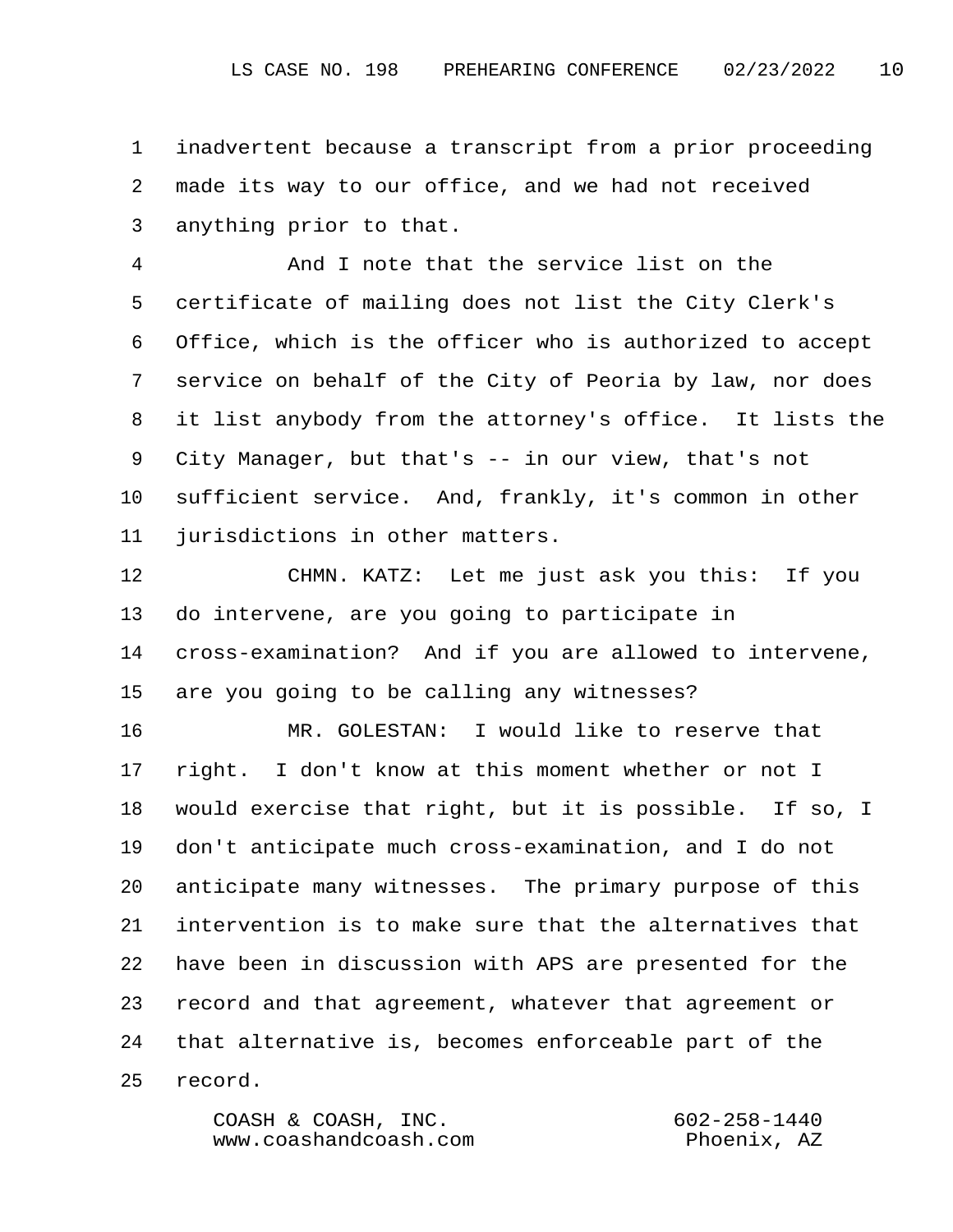1 CHMN. KATZ: Okay. Because you are -- and I 2 don't know what the deadline is offhand, but the parties 3 are required to exchange a list of witnesses that 4 includes a summary of what the witness is expected to 5 testify to. 6 And, Matt, do you know offhand what that 7 deadline would be? It's probably in the Procedural 8 Order. 9 MR. DERSTINE: Mr. Chairman, I think the 10 deadline was the day before this conference when we were 11 filing our witness summaries and the other items that APS 12 filed. 13 But I will state in terms of notice, the notices 14 that we filed were served on the City of Peoria through 15 Jeff Tyne, the City manager. The address is 8401 West 16 Monroe Street, Peoria, Arizona 85345. 17 But issue of notice and timing aside, we're not 18 going to object to the City of Peoria intervening as a 19 party. We'll work with counsel to work out details of 20 witnesses and cross-examination. I think we would agree

21 with the statements made by counsel on the record here

22 that APS and the City of Peoria have been working

23 together to address the City's concerns. We've had

24 ongoing discussions, numerous discussions, through

25 various channels over the past certainly several days, COASH & COASH, INC. 602-258-1440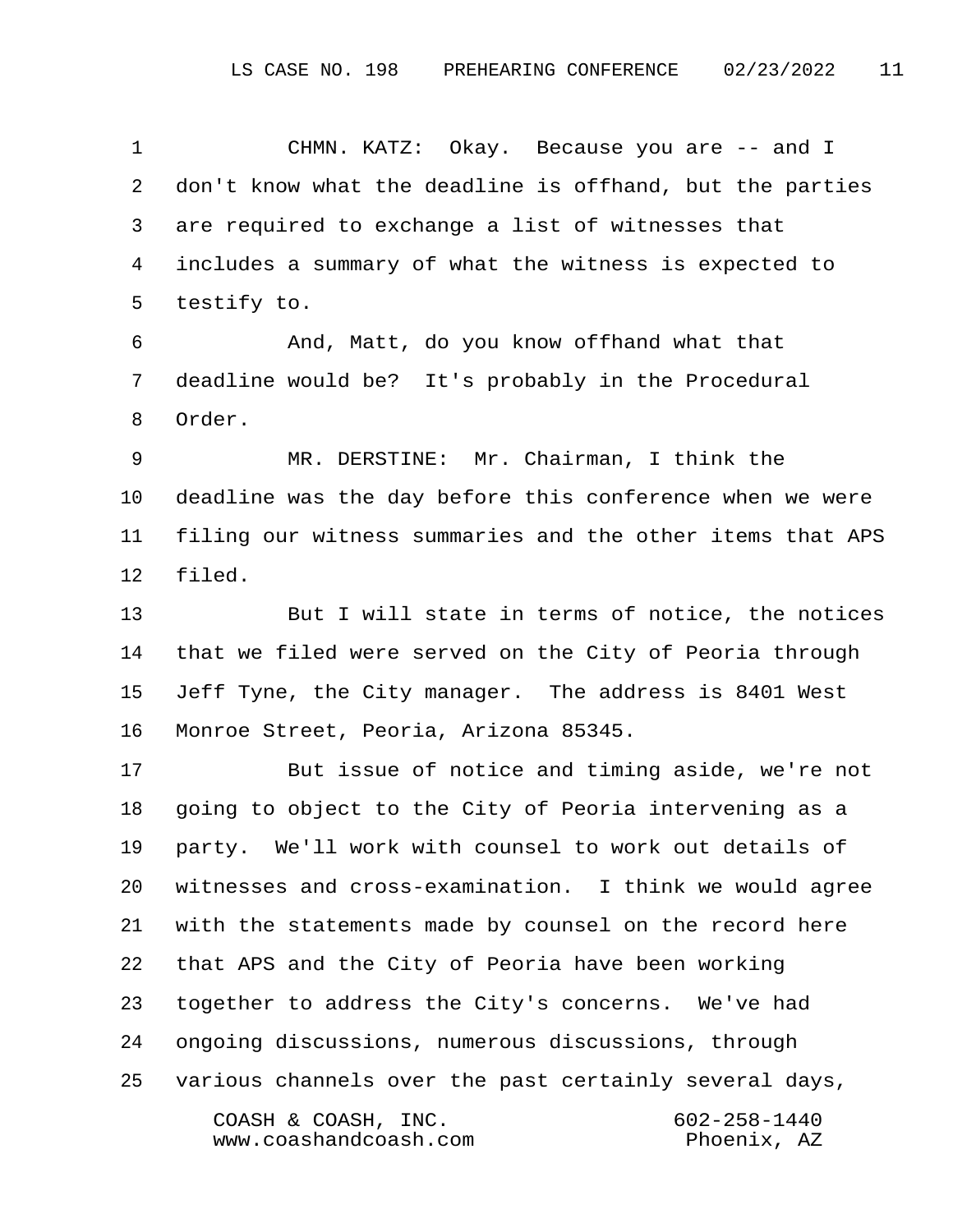1 some intensive communications within the Mayor's Office 2 and others with the City.

 3 And so on behalf of APS, we're not going to 4 object to the City's intervention regardless of timing, 5 and we'll work out details on exhibits and witnesses as 6 we get ready for the hearing.

 7 CHMN. KATZ: And, Mr. Golestan, what you need to 8 understand is I can't make the decision to permit the 9 intervention. I would recommend it, particularly in 10 light of the fact that there is no opposition from the 11 applicant, but it will be the Committee on the morning of 12 the hearing that has to make that decision by a majority 13 vote. And I'm relatively certain that they will allow 14 the intervention to occur.

15 But I need you, by 5 p.m. on Friday of this 16 week, to get a list of any potential witnesses along with 17 a detailed summary. And it doesn't need to be pages 18 long, but a paragraph or two of what they're expected to 19 testify to, if any. And you'll be given the free right 20 to cross-examine any witnesses called by the applicant.

21 Any questions?

22 MR. GOLESTAN: Thank you, Mr. Chairman. Should 23 that witness list be filed electronically?

24 CHMN. KATZ: It has to go to the docket, but it 25 can be emailed to Tod and to me and, obviously, to COASH & COASH, INC. 602-258-1440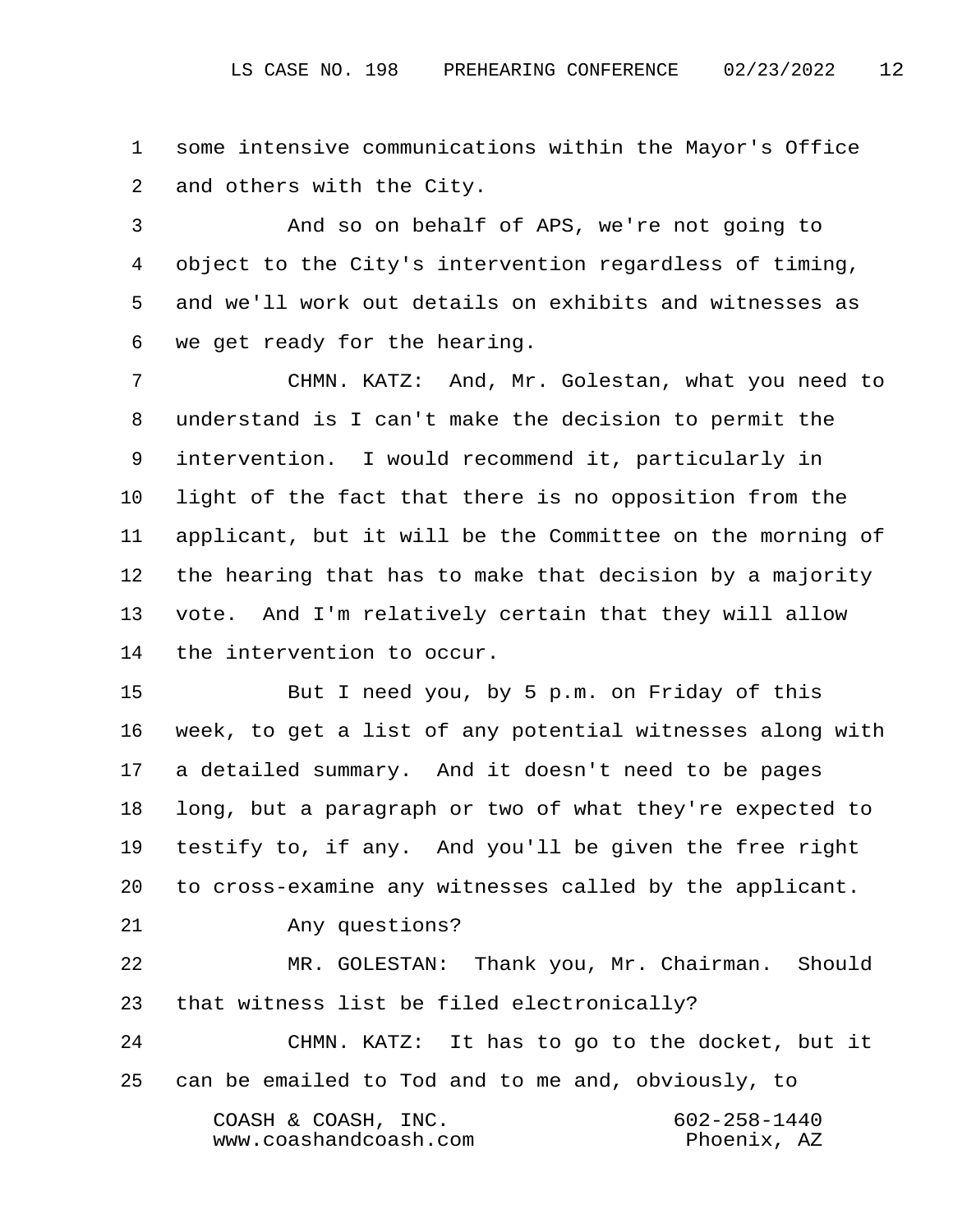1 Mr. Derstine.

 2 Somebody needs to mute themselves. 3 MR. GOLESTAN: I understand what you've laid out 4 here, Mr. Chairman. I will work on that. 5 CHMN. KATZ: All right. 6 And I'm expecting, even with opposition, that 7 this hearing probably will take about -- we have the full 8 week, but I expect that it will probably take about two 9 and a half to three days if it goes the way of most of 10 our line siting hearings. So I'm not going to set any 11 specific time limits. I'm sure you'll all be focused as 12 you can be. 13 And let me just ask, Mr. Derstine, has the 14 applicant complied with A.R.S. Section 40-360.04(A) and 15 provided notice to the affected jurisdictions? And who 16 are or what are the affected jurisdictions? 17 MR. DERSTINE: We have provided notice to the 18 affected jurisdictions. I'll read the list that I have, 19 and then we'll see if, the members on the team, if I've 20 missed anybody. 21 They would include City of El Mirage, City of 22 Glendale, City of Peoria, City of Surprise, Town of 23 Youngtown, Maricopa County, Luke Air Force Base, Maricopa 24 County Department of Transportation, and the Flood 25 Control District of Maricopa County. COASH & COASH, INC. 602-258-1440 www.coashandcoash.com Phoenix, AZ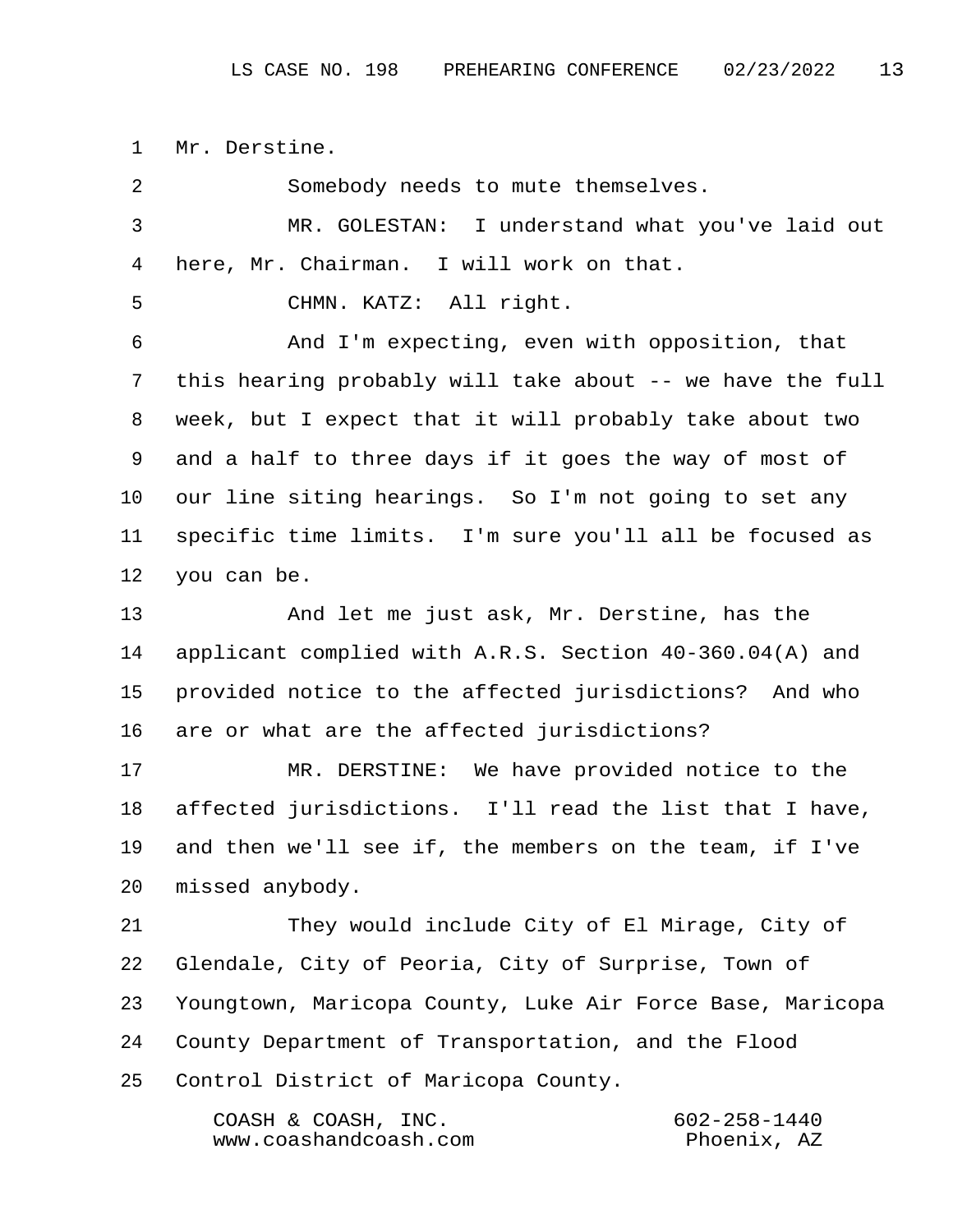1 Did I miss anybody? 2 CHMN. KATZ: And right after Glendale or after 3 Surprise, who was the last city or town named? 4 MR. DERSTINE: After Surprise, I think I 5 mentioned the Town of Youngtown. 6 CHMN. KATZ: Okay. And has the applicant 7 complied with posting and publishing requirements of the 8 Procedural Order in accord with and complied with A.R.S. 9 Section 40-360.04(A) in terms of giving notice? 10 MR. DERSTINE: Yes, we have. And we'll present 11 that additional information on the posting, publication, 12 etc., at the time of the hearing, as is typical in our 13 case. 14 CHMN. KATZ: And I did receive today a summary 15 of public outreach records. I don't know what order we 16 would mark these exhibits in, but I guess we could treat 17 that as Exhibit 1 for today's hearing or applicant's. 18 And would it be West Valley's -- how do we want to 19 abbreviate your exhibits now and at the hearing? 20 MR. DERSTINE: Mr. Chairman, you could just mark 21 them APS-1. 22 CHMN. KATZ: Okay. We'll mark that APS-1, and 23 we'll get copies of all these to our wonderful court 24 reporter. 25 And I also did receive some other documentation COASH & COASH, INC. 602-258-1440 www.coashandcoash.com Phoenix, AZ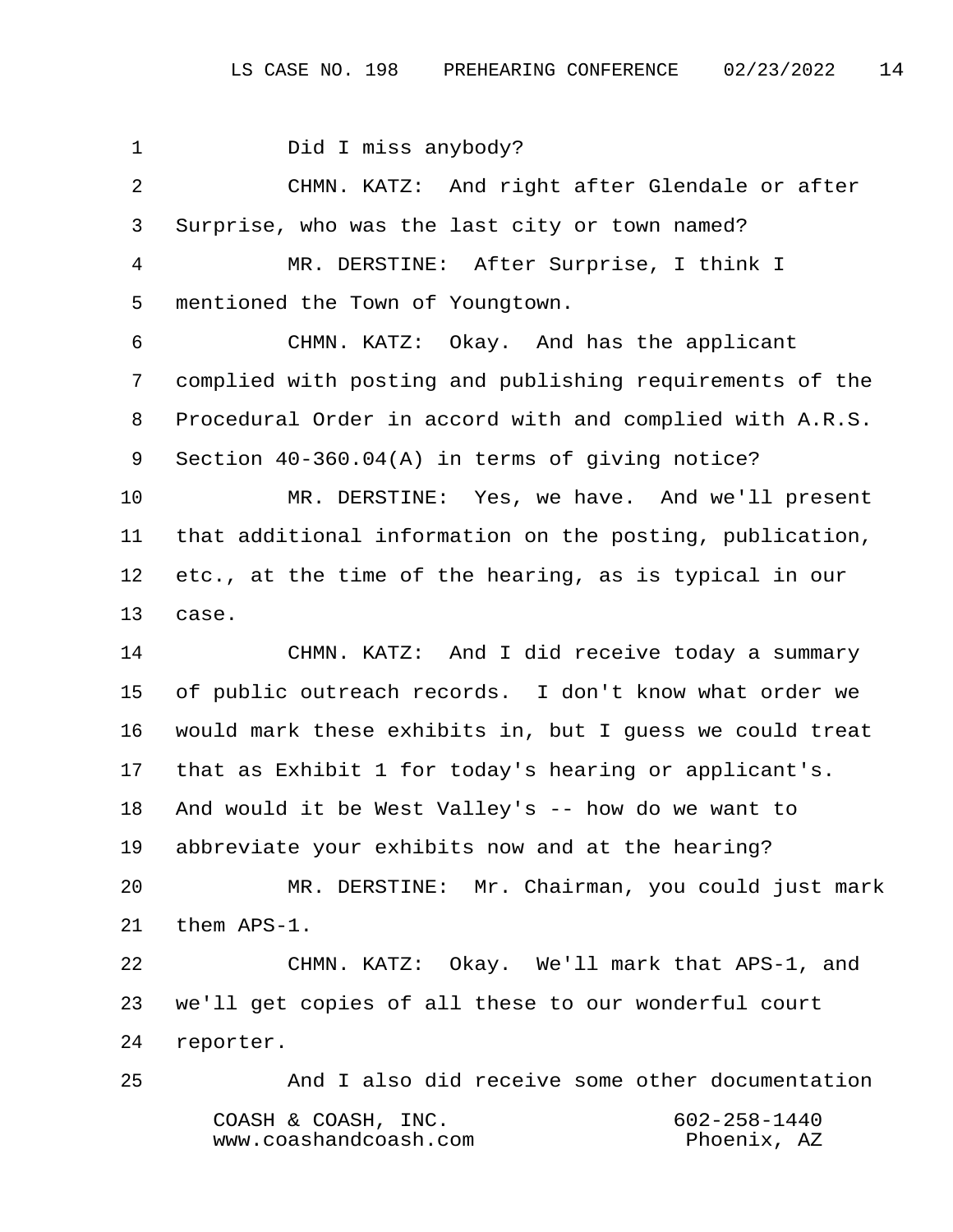1 from you in terms of where signs have been posted. And 2 that we'll mark as APS Exhibit 2?

3 MR. DERSTINE: Yes, please.

 4 CHMN. KATZ: And I won't get into the issues 5 regarding the tour as of yet.

 6 Has everybody had an opportunity to take a look 7 at the agenda for the upcoming hearing?

 8 MR. DERSTINE: APS has reviewed the agenda, 9 Mr. Chairman.

10 CHMN. KATZ: I don't know if Peoria has received 11 copies or the other entities. Have you seen a copy of 12 the agenda? It's pretty straightforward. It's pretty 13 much we're going to hold a hearing on the 28th of 14 February through, if necessary, March the 4th. And we 15 start at 1:00 on Monday. And the rest of the days, we'll 16 start at 9:00 and generally run until about 4:30 or 5 in 17 the evening.

18 And the public comment session will be allowed 19 both in person and virtual. And there will be a Zoom 20 link available to the public to observe the hearing and 21 another link available to participate in the public 22 discussion.

23 But I don't know if you've seen, Mr. Golestan, 24 the agenda, but there's nothing magical on it. And if 25 you haven't seen it, we'll email a copy to you.

> COASH & COASH, INC. 602-258-1440 www.coashandcoash.com Phoenix, AZ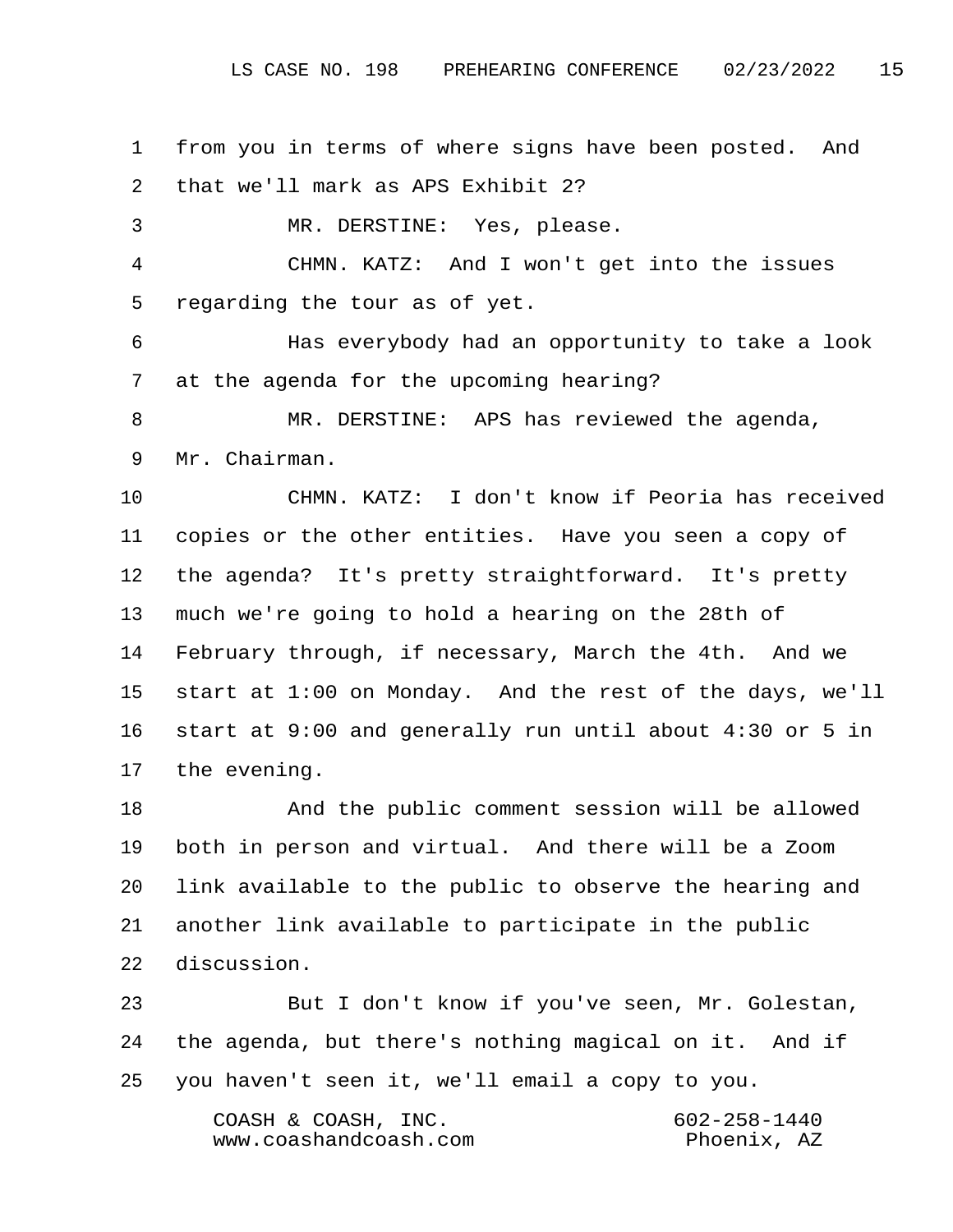1 MR. GOLESTAN: Yeah. I haven't seen the full 2 agenda, so I would appreciate receiving a copy. 3 CHMN. KATZ: It's pretty straightforward. There 4 are no magic tricks or hidden things on that agenda. 5 And we've gone through our dates. We have a 6 single hearing location. 7 I'm assuming that despite the fact that there 8 may be some disagreements as to the route, we don't need 9 security. We're not expecting any fights or angry 10 citizens that are going to beat up other citizens or 11 representatives of any of the parties. I assume that 12 this will be a safe and orderly proceeding. 13 MR. DERSTINE: That's right, Mr. Chairman. We 14 don't anticipate any need for security. 15 CHMN. KATZ: And, again, any members of the 16 public that wish to address us, it will be 5:30 p.m. on 17 the 28th. If you're there in person, you'll need to fill 18 out a form with your name on it so we know who it is. 19 And if anybody attends virtually, they'll have to state 20 their name for the record. 21 And whether or not you want daily transcripts, 22 we're going to break about every 90 minutes plus or minus 23 a few for the benefit of our court reporter.

24 I'm assuming, as usually, Mr. Derstine, that we 25 will have robust and quality WiFi. And I'm assuming that COASH & COASH, INC. 602-258-1440 www.coashandcoash.com Phoenix, AZ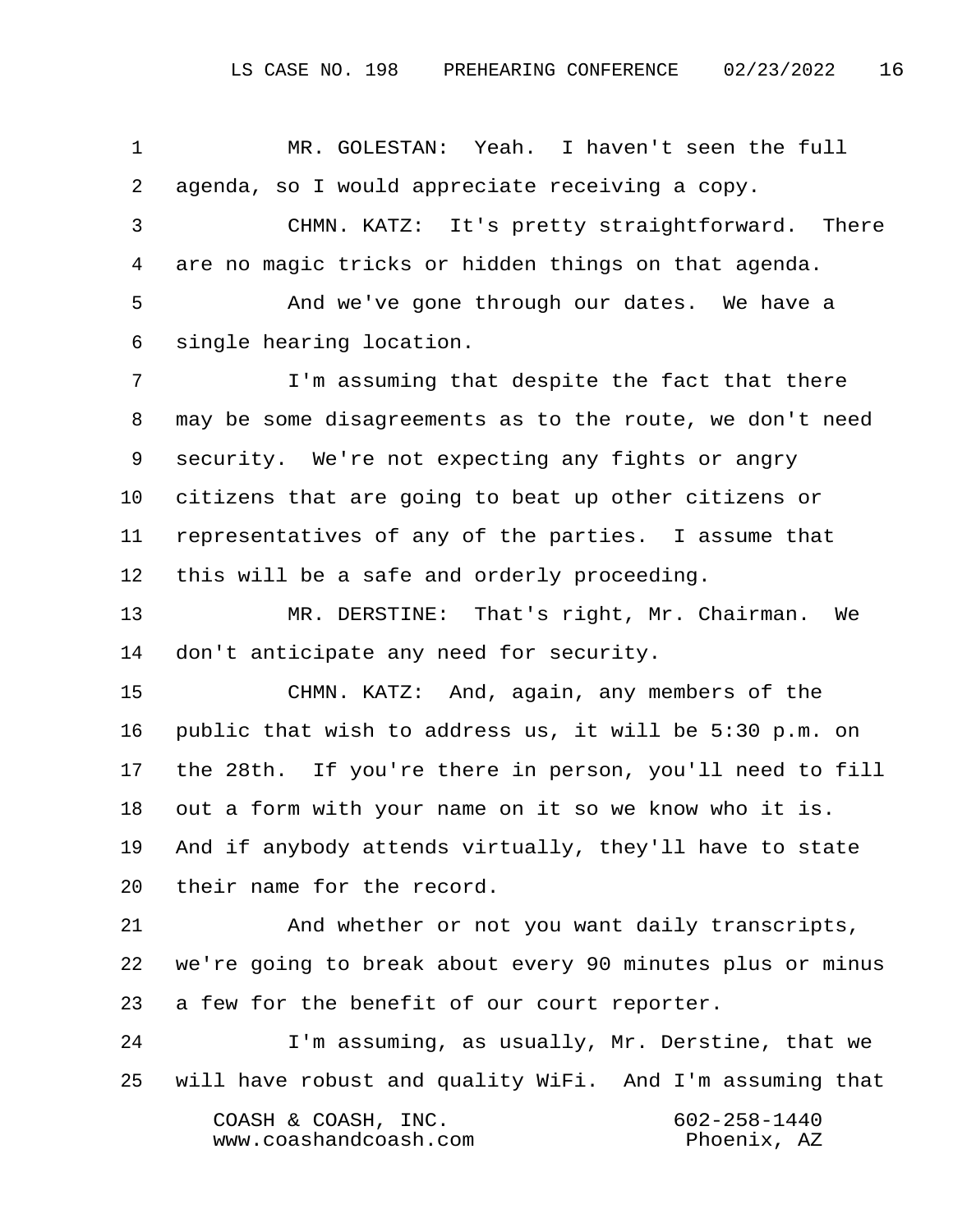1 we're using one of the regular groups of technicians to 2 make sure that everything goes as well as we can expect. 3 MR. DERSTINE: Yes to both of those questions, 4 Mr. Chairman.

 5 CHMN. KATZ: Any other issues that any of the 6 parties are concerned about regarding the hearing itself? 7 Hearing nothing, I want you all to know that I 8 spent a number of years in private law practice, and I 9 was on the Superior Court bench for just under 22 years. 10 If you see how I'm dressed today, business -- and I'm not 11 even wearing as nice of clothes as I will at the hearing. 12 But I'm not expecting anybody to appear in a suit and tie 13 unless that's what you feel makes you secure. You won't 14 win or lose any points based upon whether you wear a suit 15 and tie or a dress or skirt or whether you just appear in 16 business casual clothing. So I'm not encouraging you to 17 dress up, particularly in light of the length of our 18 daily hearings.

19 I don't think we need a spreadsheet to be 20 prepared at all. Do you, Mr. Derstine?

21 MR. DERSTINE: I'm sorry, Mr. Chairman, 22 spreadsheet of?

23 CHMN. KATZ: Sometimes we've asked that there be 24 a spreadsheet prepared to include, for each segment, 25 whether each party is in favor or opposes the segment and COASH & COASH, INC. 602-258-1440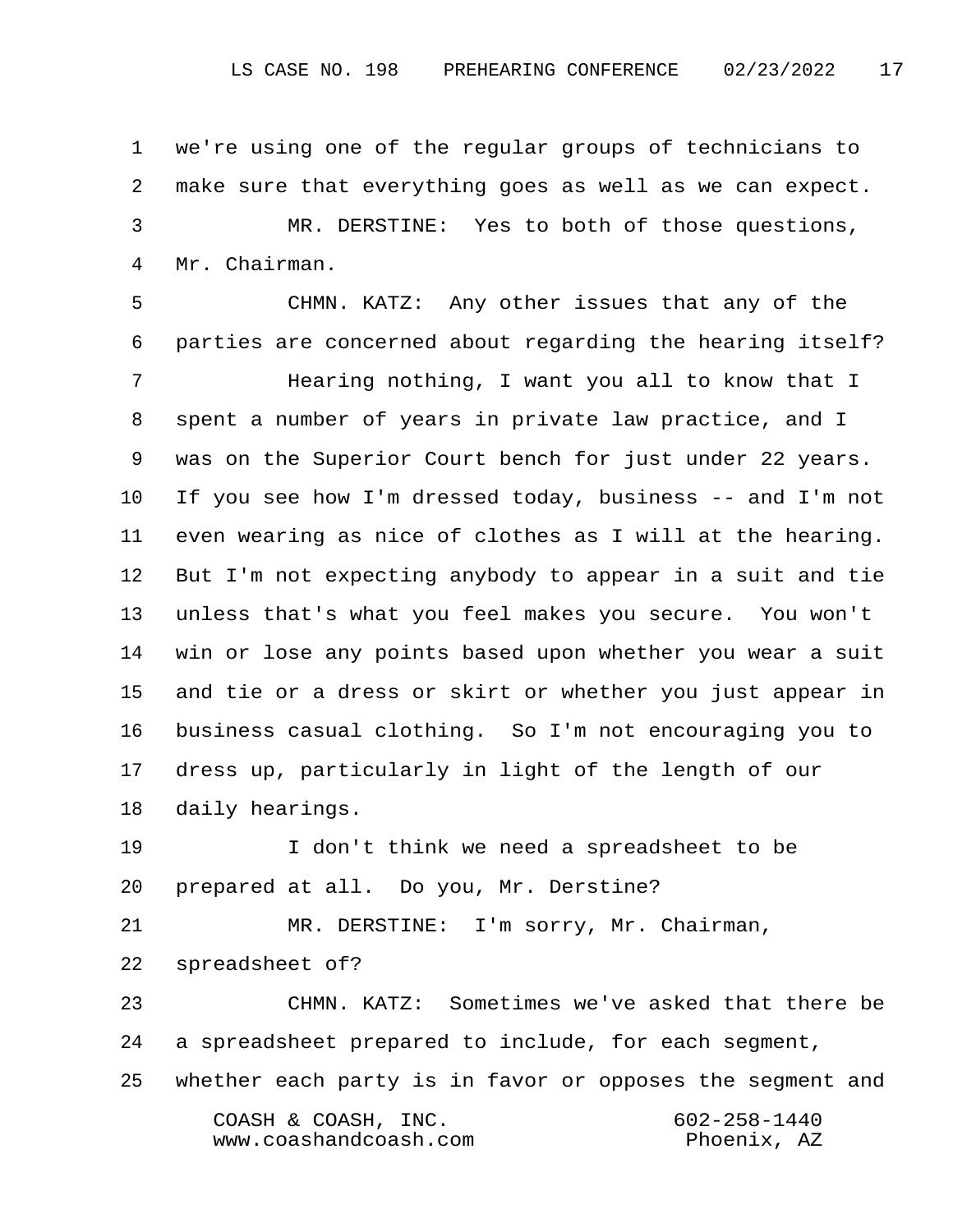1 such party's position on need. And I don't think we need 2 to do that. I don't think this is going to be 3 complicated enough to require it. 4 And the other thing we need to have exchanged, 5 Mr. Golestan, is you -- well, you'll get your list of 6 witnesses. We'll also need to have your exhibits made 7 available. 8 MR. GOLESTAN: Yes, Mr. Chairman. The same 9 time, Friday at 5 p.m.? 10 CHMN. KATZ: And, Tod, do they have to submit 25 11 copies of those to the Corporation Commission? 12 MR. BREWER: That's currently the requirement of 13 Docket Control, yes. 14 CHMN. KATZ: So you'll need to make sure that 15 they get -- the Corporation Commission gets 25 copies and 16 make sure that the other attorneys who are appearing here 17 today get copies of those exhibits as well. 18 Go ahead. 19 MR. DERSTINE: I'm sorry to interrupt you. Just 20 so Mr. Golestan and his staff aren't using up all the 21 paper of the City of Peoria, the exhibits aren't required 22 to be filed. We appreciate copies on Friday along with 23 the witness summaries of any witnesses they intend to 24 call. Your Procedural Order only requires the filing of 25 the witness summaries. And on behalf of the applicant, COASH & COASH, INC. 602-258-1440 www.coashandcoash.com Phoenix, AZ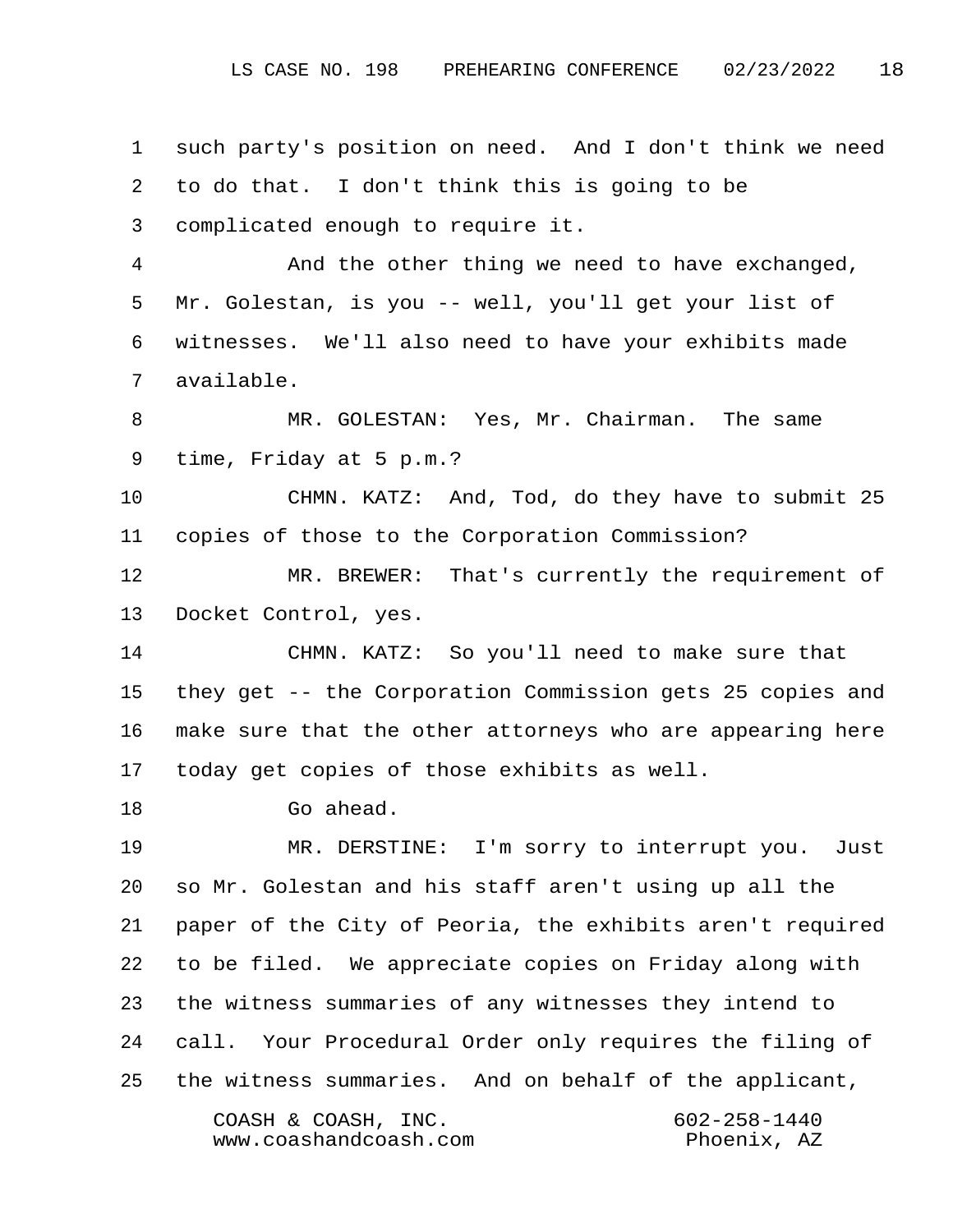1 we're obligated to file our proposed form of CEC. That 2 was done.

 3 So in terms of the City's intervention, it would 4 be their application to intervene along with their 5 witness summaries. And then he can simply email to me 6 and Ms. Benally any exhibits they intend to use during 7 the course of the hearing.

 8 CHMN. KATZ: And you should make sure that Tod 9 receives the same. And he usually will forward them to 10 me. But if anybody needs it, my email address is 11 paul.katz@azag.gov.

12 And the way we usually do it is Arizona Public 13 Service will have exhibits numbered 1 through whatever. 14 And with respect to Peoria, you can just put Peoria 1, 2, 15 3, 4. In other words, I won't have you -- if they have 16 20 exhibits, I won't have you 21. I just would want them 17 marked as Peoria 1, 2, 3, 4, 5.

18 And it appears at least there have been some 19 discussion, and I don't know whether or not we'll have a 20 resolution, of the route that the Committee will likely 21 consider and approve. And right now, we don't have any 22 motions or objections that we need to rule upon.

23 And I understand the difficulty. And since 24 there's no objection, I won't require that the City of 25 Peoria comply strictly with the Procedural Order. But as COASH & COASH, INC. 602-258-1440 www.coashandcoash.com Phoenix, AZ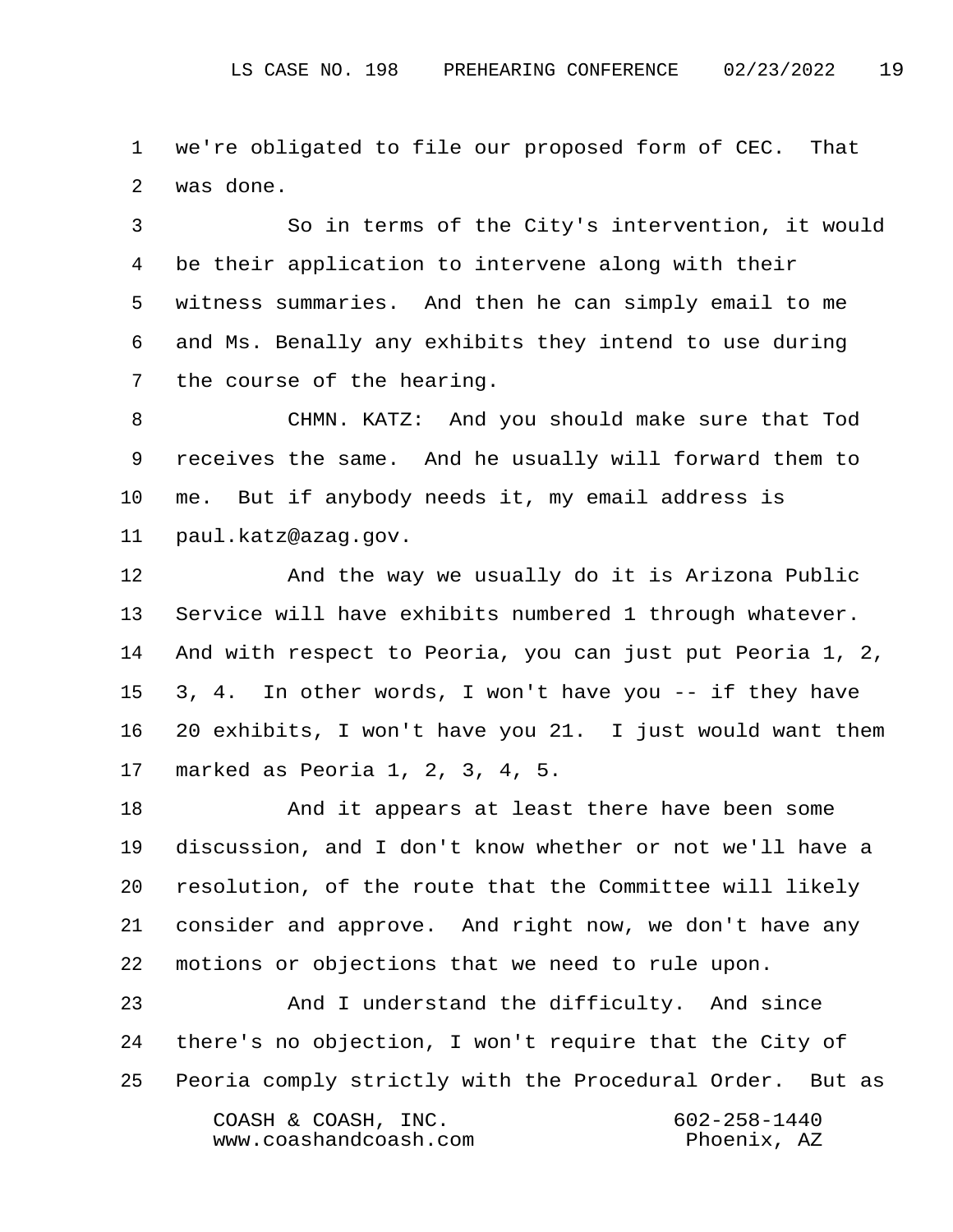1 a general rule, we are generally requiring service upon a 2 city or a town or an affected county's manager and not 3 every agency and not necessarily to the city or county 4 attorney. That all being said, that's an issue that's 5 behind us.

 6 Are there any other issues, Mr. Derstine or 7 Mr. Golestan, that we need to take care of?

 8 MR. GOLESTAN: Not from my perspective, 9 Mr. Chairman. Thank you.

10 CHMN. KATZ: And I'm assuming any financial 11 arrangements have been made with the Arizona Corporation 12 Commission, that Commission Staff have been notified, and 13 that the ACC is aware of what is to take place next 14 Monday.

15 MR. DERSTINE: Yes. The financial arrangements 16 have been made, and APS will certainly cover all the 17 required steps toward cost of the proceeding.

18 In terms of additional matters, I notice there 19 was a comment in the chat from one of the parties on -- 20 who are appearing for the prehearing conference. I 21 assume it was from one of the residents in the area. 22 Mr. Chairman, you may want to address for 23 residents who have comments or concerns about the project

24 that they are welcome and encouraged to appear at the 25 comment section that starts at 6 p.m. on the first day of

www.coashandcoash.com Phoenix, AZ

COASH & COASH, INC. 602-258-1440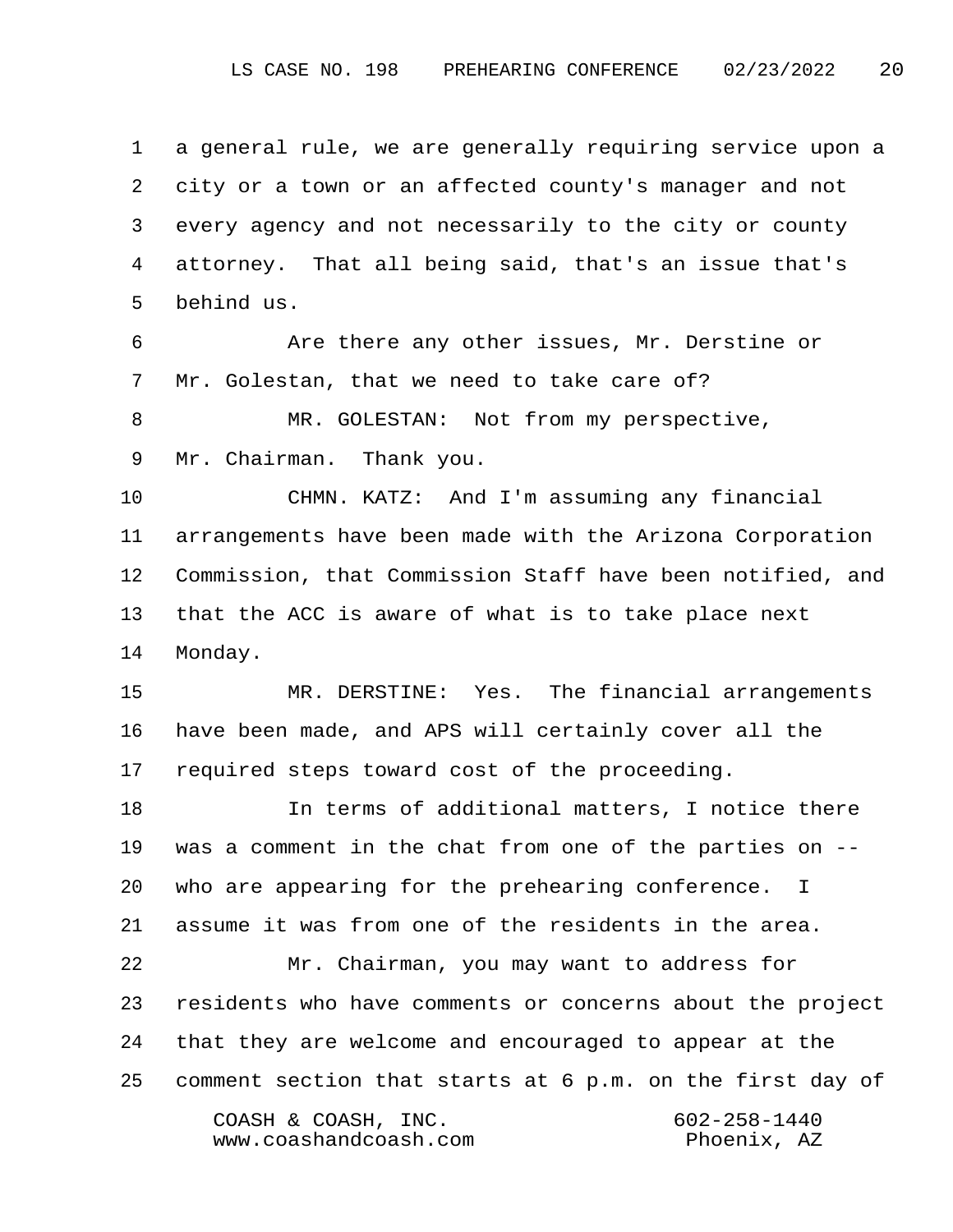1 the hearing.

2 CHMN. KATZ: 5:30.

 3 MR. DERSTINE: 5:30. Okay. And if you want to 4 expand on that, you can, but I wanted to make sure that 5 that question is addressed.

 6 CHMN. KATZ: And if you're there in person and 7 fill out the form, you have the choice of asking to speak 8 to us, or you can just submit a written comment on the 9 form and don't have to speak. And people can appear 10 virtually. And there will be a link. I guess it gets 11 posted on your website or APS's website; is that correct? 12 MR. DERSTINE: A link to the comments that are

13 presented?

14 CHMN. KATZ: There are a couple of Zoom links. 15 MR. DERSTINE: Yes.

16 CHMN. KATZ: One is to just allow participation 17 at the public session at 5:30 until it ends, and the 18 other is to be able to observe without comment. And the 19 public is invited only to comment during that 5:30 20 session. And hopefully, we can get that done in a 21 reasonable period of time and won't need to continue it 22 over to a second day. But we'll cross that bridge if and 23 when we come to it.

24 I'm not going to get into a discussion of the 25 proposed certificate of environmental compliance or the COASH & COASH, INC. 602-258-1440 www.coashandcoash.com Phoenix, AZ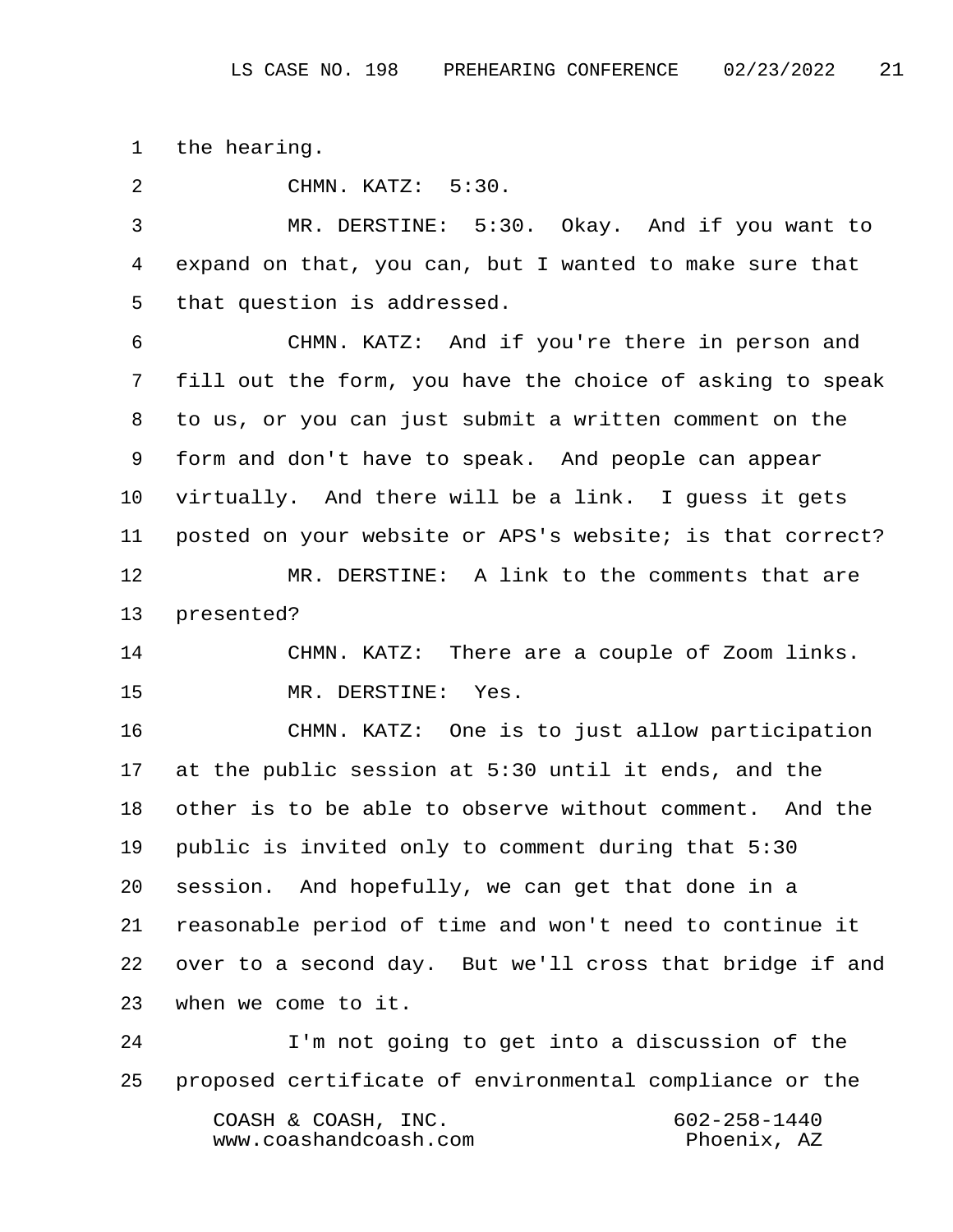1 CEC. You just need to make sure, Mr. Derstine, that the 2 interested parties, particularly the City of Peoria, but 3 everyone gets a copy of that. And what I did in the last 4 hearing is to change things a little bit. What we will 5 end up doing, Mr. Derstine, is Tod will be primarily 6 responsible, but I will work with him in reviewing the 7 proposed certificate of environmental compliance.

 8 Once the evidence is in, it will be emailed to 9 you in both a Word format and a PDF. The PDF will be 10 projected on a big screen to the left, and it just shows 11 how it has been presented and edited by myself with the 12 assistance of Tod. And it will remain unchanged. The 13 Word version will go on the right, and that will be the 14 one that, as we proceed, we will edit with any additions, 15 corrections, or amendments.

16 And sometimes they are few and far between, and 17 the last hearing we had involving that expansion plant in 18 Coolidge resulted in probably about 15 or more additional 19 conditions that were imposed upon the applicant for 20 reasons that were pretty evident at the time of the 21 hearing.

22 So I'm not going to review the CEC now, but make 23 sure that everybody that has an interest in these 24 proceedings, I mean the attorneys or the city and town 25 officials, have a copy of it so they're free to comment. COASH & COASH, INC. 602-258-1440 www.coashandcoash.com Phoenix, AZ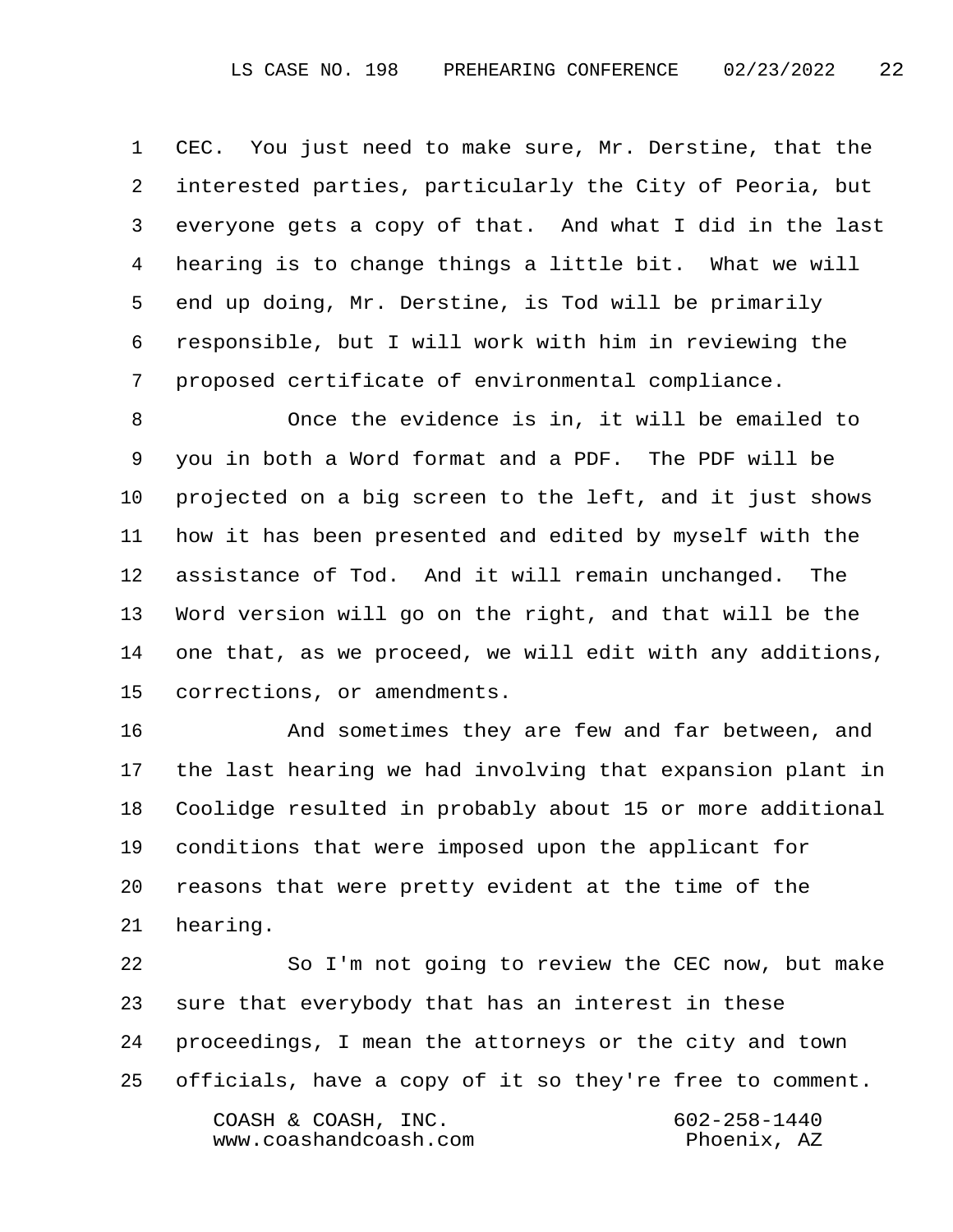1 And I'm hoping that discussions will continue. There's 2 not a lot of time left between the APS and the City of 3 Peoria to see whether they can work out any of the 4 disagreements between the parties.

 5 I'm assuming that no federal lands are involved, 6 so no environmental impact statement was required. Would 7 that be a proper conclusion or am I wrong in that regard?

 8 MR. DERSTINE: You are correct, Mr. Chairman. 9 CHMN. KATZ: And has APS either received or 10 applied for any jurisdictional permits that they might 11 need, federal, state, county, city, or town, that they 12 might need to construct these lines?

13 MR. DERSTINE: We have not at this stage.

14 CHMN. KATZ: Okay. But that's something you 15 will be doing, and it will be a condition of any CEC that 16 might be issued.

17 We don't have any NEPA-related issues.

18 And I'm generally -- I generally -- Tod will 19 provide me with a notebook that has almost all the 20 relevant pleadings in it, and, also, I will have a copy 21 of the application in a notebook, so I won't need that. 22 And if we have voluminous exhibits, I sometimes 23 like paper exhibits, but most of the Committee Members 24 are happy to be able to look on an iPad or Surface Pro or 25 some other exhibit. And I'm assuming that the exhibits COASH & COASH, INC. 602-258-1440 www.coashandcoash.com Phoenix, AZ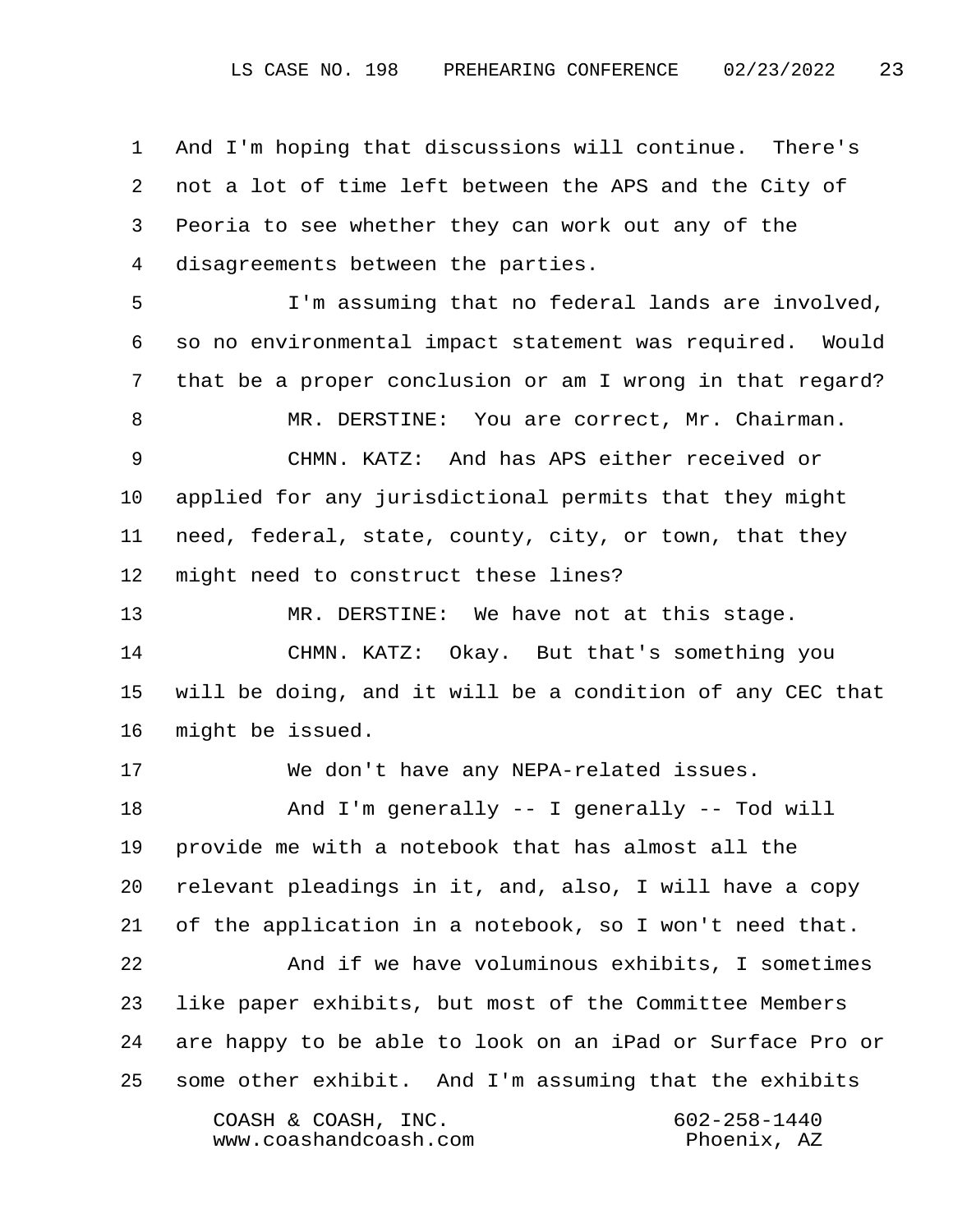1 will be loaded on that.

| $\overline{2}$ | And, Mr. Golestan, you might want to coordinate           |  |  |
|----------------|-----------------------------------------------------------|--|--|
| 3              | with Mr. Derstine to have your exhibit added to that so   |  |  |
| 4              | we don't have to have a lot of trees cut down to provide  |  |  |
| 5              | multiple copies to everyone.                              |  |  |
| 6              | And does anybody have any other concerns or               |  |  |
| 7              | objections? And I'm talking to the parties that are       |  |  |
| 8              | within the jurisdictions affected and not inviting public |  |  |
| 9              | comment at this time.                                     |  |  |
| 10             | Anything further?                                         |  |  |
| 11             | MR. GOLESTAN: Nothing further from me,                    |  |  |
| 12             | Mr. Chairman. I will work with the deadlines presented.   |  |  |
| 13             | And it's my understanding, at least, then, that the       |  |  |
| 14             | exhibits are preferred to be electronic in lieu of the 25 |  |  |
| 15             | physical copies. I just wanted to make sure I understood  |  |  |
| 16             | that correctly.                                           |  |  |
| 17             | CHMN. KATZ: That's correct. I don't think the             |  |  |
| 18             | docket requires those exhibits to be filed, but the       |  |  |
| 19             | exhibits will be attached to the court reporter           |  |  |
| 20             | transcript that gets filed so the Corporation Commission  |  |  |
| 21             | will have a record of the actual exhibits that get        |  |  |
| 22             | offered and received into evidence.                       |  |  |
| 23             | Are there any other matters that we need to               |  |  |
| 24             | discuss?                                                  |  |  |
| 25             | MS. DUNN: I have a question.                              |  |  |
|                | $602 - 258 - 1440$<br>COASH & COASH, INC.                 |  |  |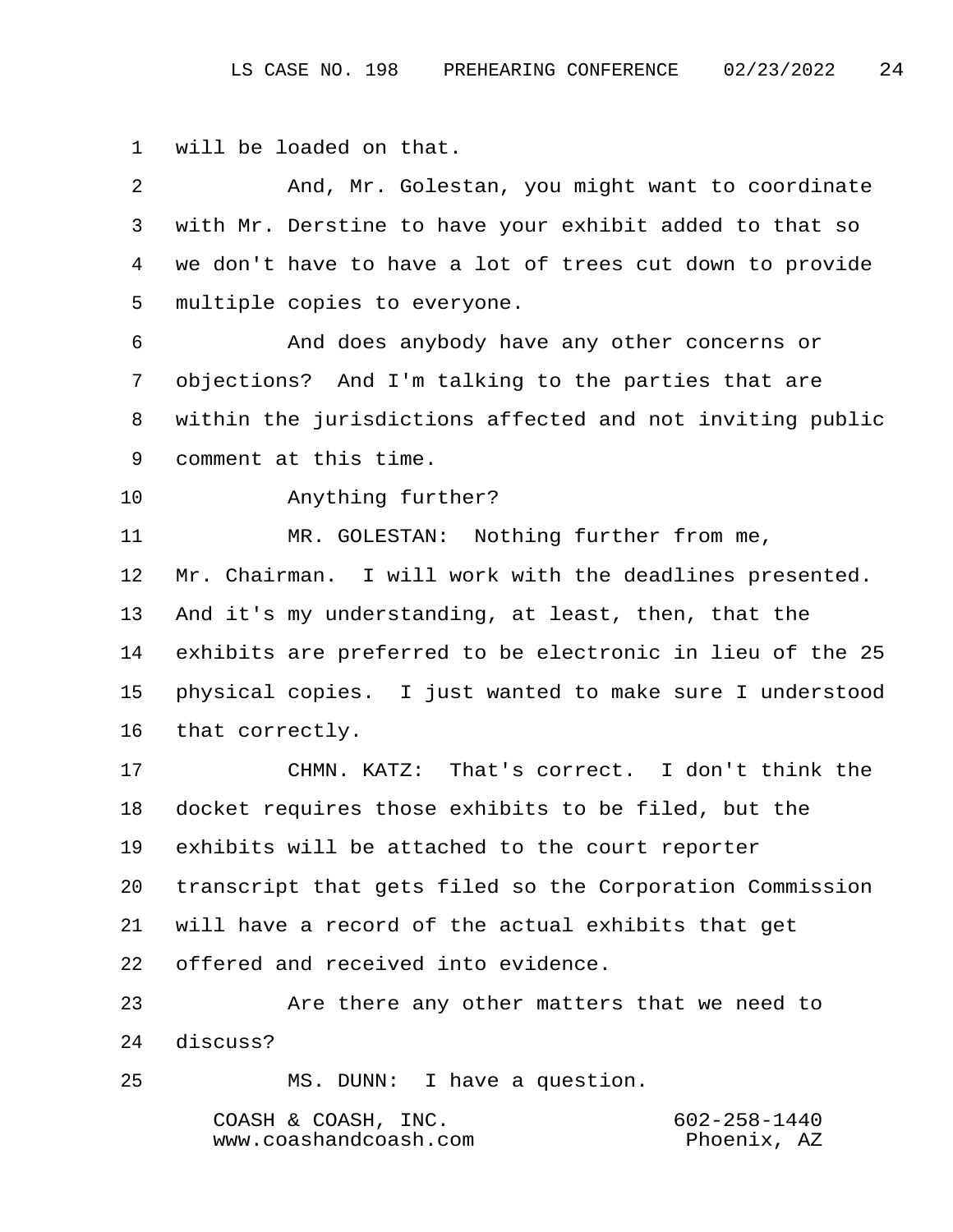1 CHMN. KATZ: Yes.

 2 MS. DUNN: This is Council Member for Peoria 3 Denette Dunn.

4 CHMN. KATZ: Yes, ma'am.

 5 MS. DUNN: I have several residents on, and I 6 have been informed that they had to attend this call and 7 then fill out intervenor forms to be able to attend the 8 meeting next Monday. Is that correct? Am I missing 9 something?

10 CHMN. KATZ: Normally, we don't have residents 11 intervene unless they're represented by counsel. They 12 participate in the public comment session at 5:30 till 13 6:30 or 7:00. And depending on the number, sometimes we 14 limit time to three minutes, sometimes longer.

15 If we have any officials, like from the city 16 council, town council, county board of supervisors, and 17 we know that they're present either in person or 18 virtually, we will allow the representatives of the 19 community to address the Committee before members of the 20 general public.

21 MS. DUNN: Okay. Yes, I do plan on attending. 22 CHMN. KATZ: That's fine. And you'll be given 23 an opportunity to address the concerns that the City 24 might have. And if you have other questions, I suggest 25 that you address them with your city attorney,

> COASH & COASH, INC. 602-258-1440 www.coashandcoash.com Phoenix, AZ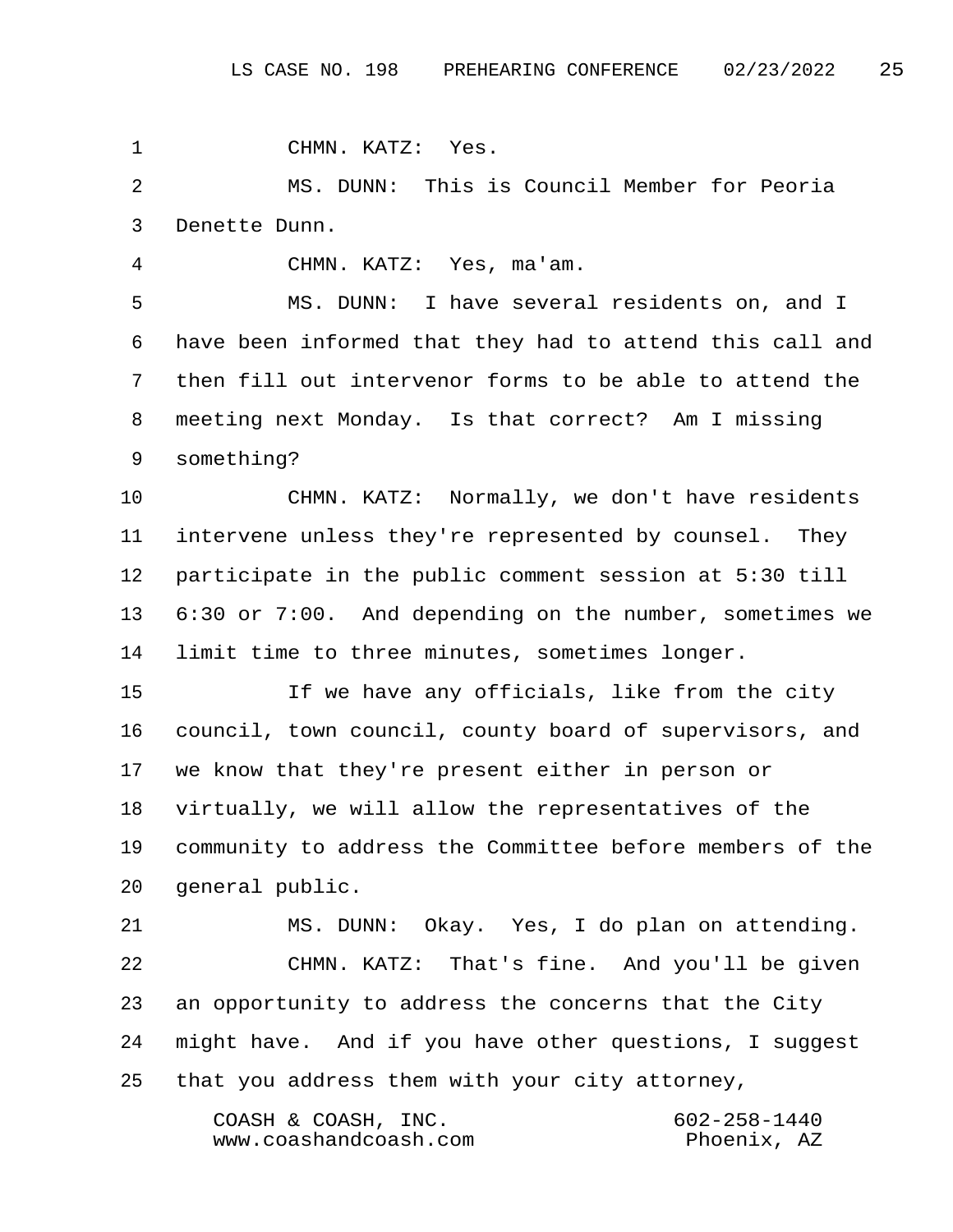1 Mr. Golestan, and he probably can assist you and answer 2 any questions you might have.

3 MS. DUNN: Thank you, sir.

4 CHMN. KATZ: Thank you very much.

 5 Anything else? Well, I thank you all. I would 6 encourage you to relax at least a little bit and get 7 yourselves prepared and ready to get started at 1:00 on 8 this coming Monday, the 28th of February.

 9 And I appreciate everybody's interest in this 10 matter and can assure you that the Committee will listen 11 to everyone's concerns attentively.

12 Just for those of you who are strangers, we have 13 representatives from a few state agencies. We have 14 representatives that represent cities and towns, a 15 representative that represents counties, a representative 16 who represents agriculture. So we have a good mix of 17 folks on the Committee. And I've found them, in my five 18 hearings that I've conducted and the six that I've 19 observed, to be very receptive, and they won't hesitate 20 to ask questions of witnesses or of the lawyers as might 21 be needed.

22 Thank you all. We do stand in recess.

23 (Off the record.)

24 CHMN. KATZ: We may end up having a tour. And 25 that just occurred to me too. Do you think it's going to COASH & COASH, INC. 602-258-1440 www.coashandcoash.com Phoenix, AZ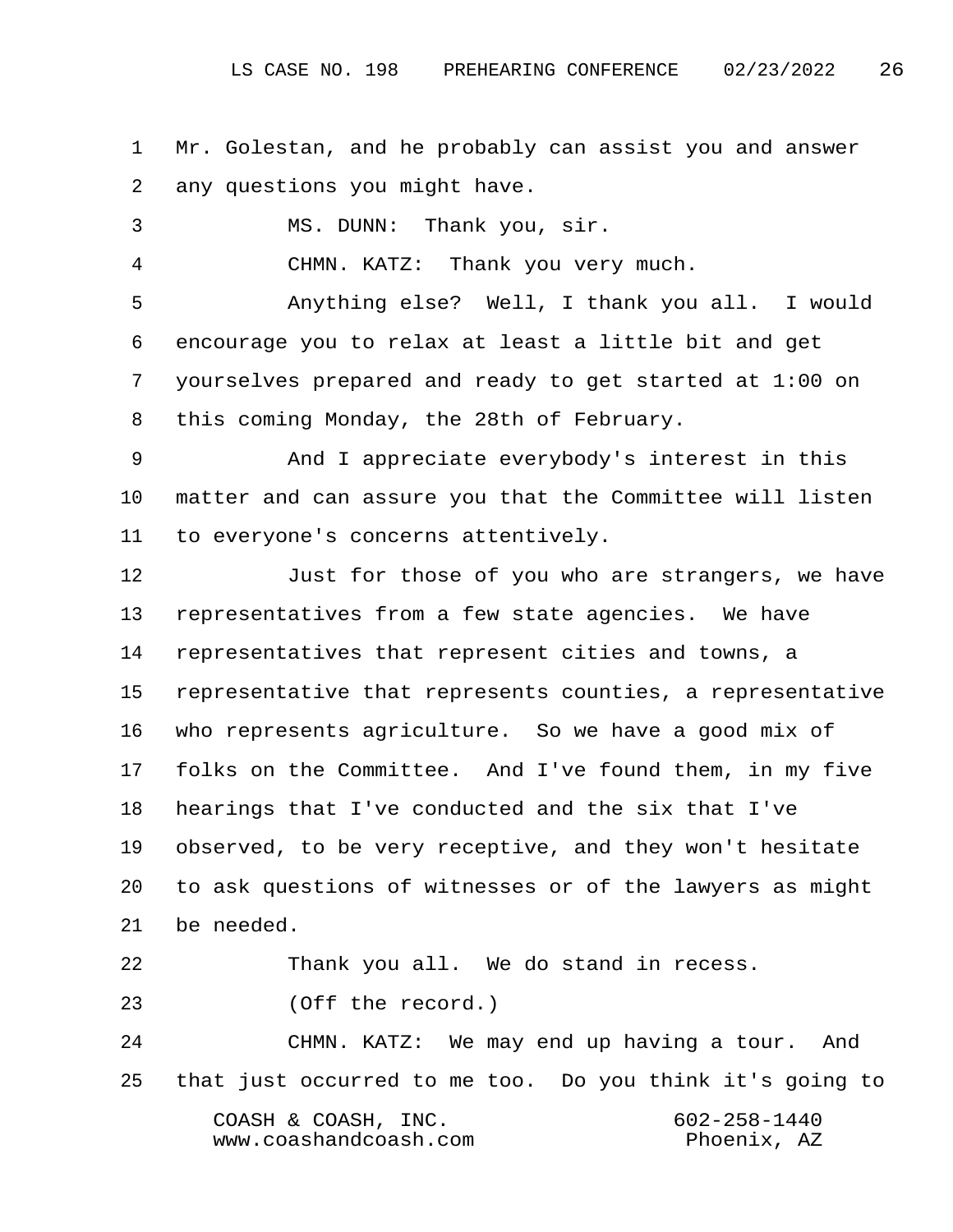1 be useful for the Committee to take a tour? It was very 2 useful in our last matter because it was a power plant 3 located next to a -- that already exists but was being 4 expanded next to a historical Black community. And I 5 won't get into comments, but it's a shame that Coolidge 6 and Pinal County allowed industrial growth around this 7 historical community. But that was done a long time ago, 8 sadly.

 9 Do you think a tour would be beneficial? 10 MR. DERSTINE: Mr. Chairman, we do. We have 11 prepared a route tour and have made arrangements for 12 proper transportation for the Committee and the court 13 reporter, and there are a number of stops to show the 14 three segments that make up this project.

15 And so I would encourage, when we get to that 16 point with the Committee, that we do take the tour. And 17 I think that will be beneficial for the Committee to see 18 where the proposed transmission lines will be located and 19 the surrounding environment.

20 CHMN. KATZ: Let me just ask you, what day do 21 you think it would be good to take that tour? Wednesday 22 morning or Tuesday afternoon? I don't know how long you 23 would expect the tour to take because I don't know how 24 many miles we're covering. I know the last tour, we had 25 a 30-minute ride to and a 30-minute ride back from the COASH & COASH, INC. 602-258-1440 www.coashandcoash.com Phoenix, AZ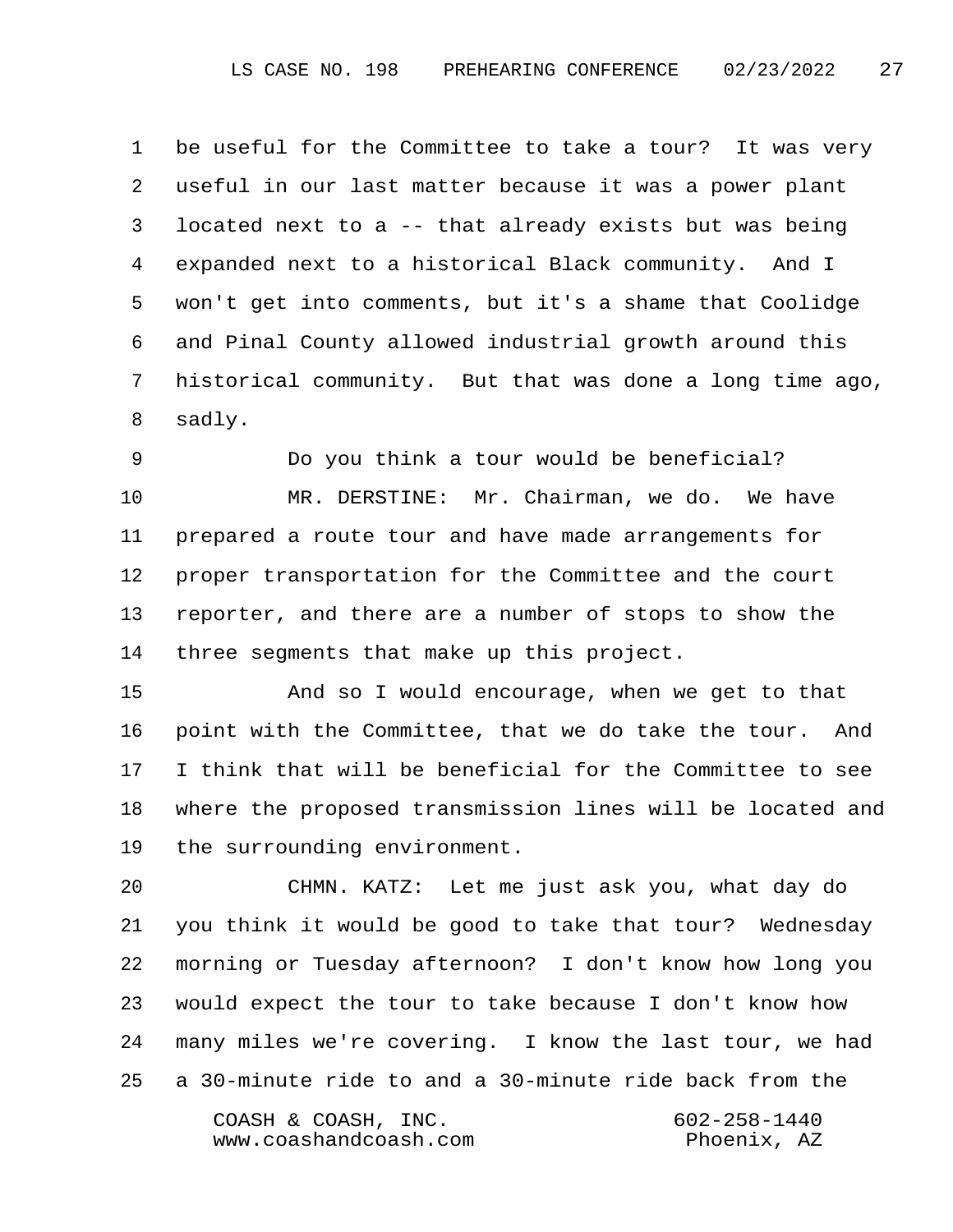1 site.

 2 MR. DERSTINE: Mr. Chairman, I think we 3 anticipate that the tour will take approximately three 4 hours. And my suggestion would be that we do it Tuesday 5 morning. So if we would start the day on Tuesday with 6 the route tour, you may want to convene for a few minutes 7 in the hearing room and then adjourn for the route tour 8 and then reconvene at, say, 1:00 on Tuesday. I think the 9 Committee and the parties would benefit from having the 10 route tour on that Tuesday morning. I think it gives 11 them the best information about the project and its 12 impacts.

13 CHMN. KATZ: And if the Committee does approve 14 the tour, I'm relatively certain they'll be happy to 15 approve, the public is invited, but would have to -- 16 we'll have a meeting place where we're going to be 17 departing from, probably the Glendale Civic Center. And 18 people who are not on the Committee or staff of the 19 parties are going to need to provide their own 20 transportation and can follow us along the route.

21 Do you want the other exhibits marked? We have 22 both -- well, we have a tour document as well as a map of 23 the tour, and we have a map of the sign locations.

24 MR. DERSTINE: You can just mark those in no 25 particular order, Prehearing -- APS Prehearing COASH & COASH, INC. 602-258-1440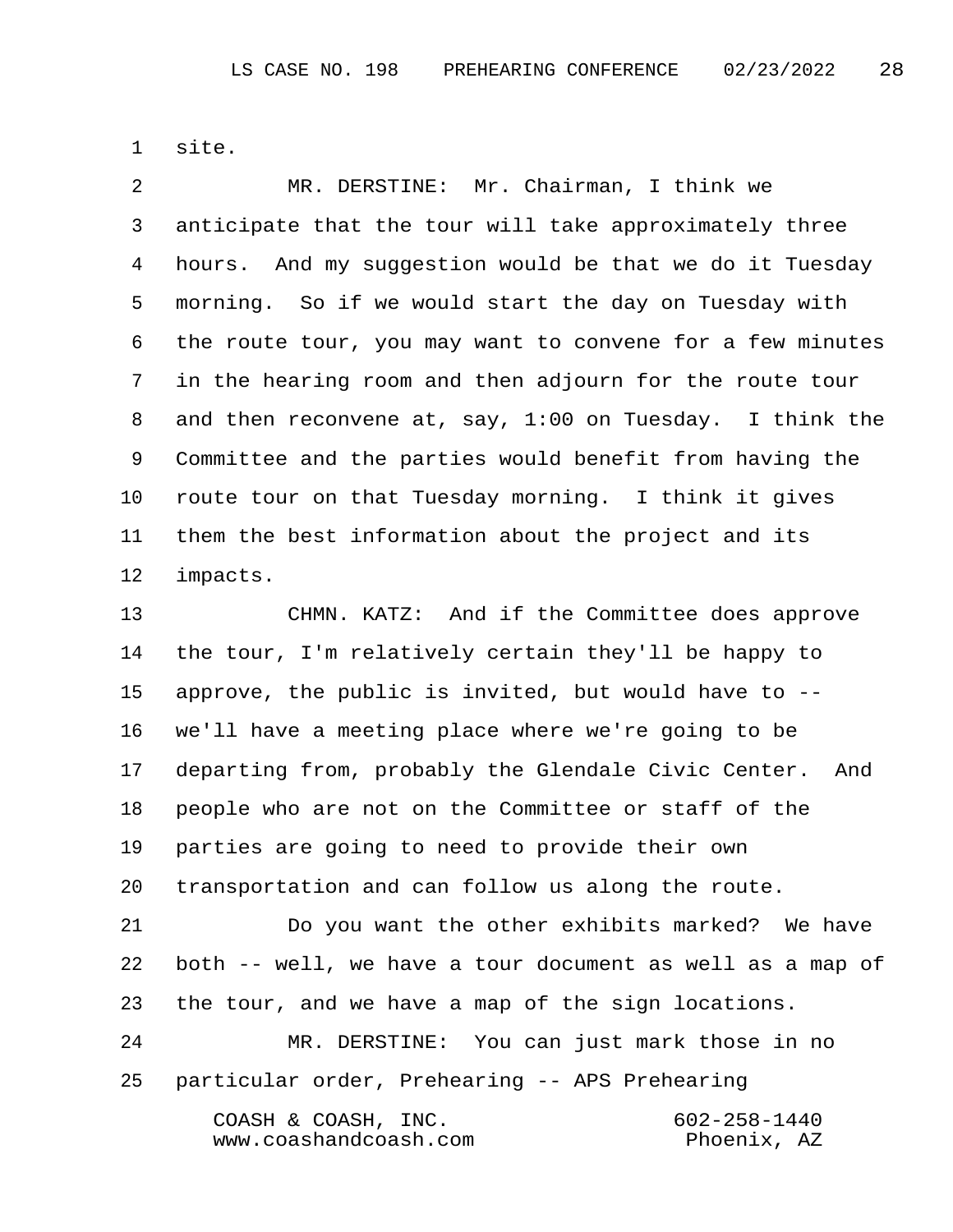1 Exhibits 1, 2, 3, and 4. 2 CHMN. KATZ: We can do that. And I'll have Tod 3 send those exhibits over to Carolyn. 4 MR. DERSTINE: Thank you. 5 CHMN. KATZ: Thank you all for your courtesy and 6 your patience. I look forward to seeing all of you on 7 this coming Monday. And other than that, I'm going to 8 wish you all a pleasant afternoon and a good evening. 9 Take care. 10 (The prehearing conference concluded at 11 2:44 p.m.) 12 13 14 15 16 17 18 19 20 21 22 23 24 25 COASH & COASH, INC. 602-258-1440 www.coashandcoash.com Phoenix, AZ